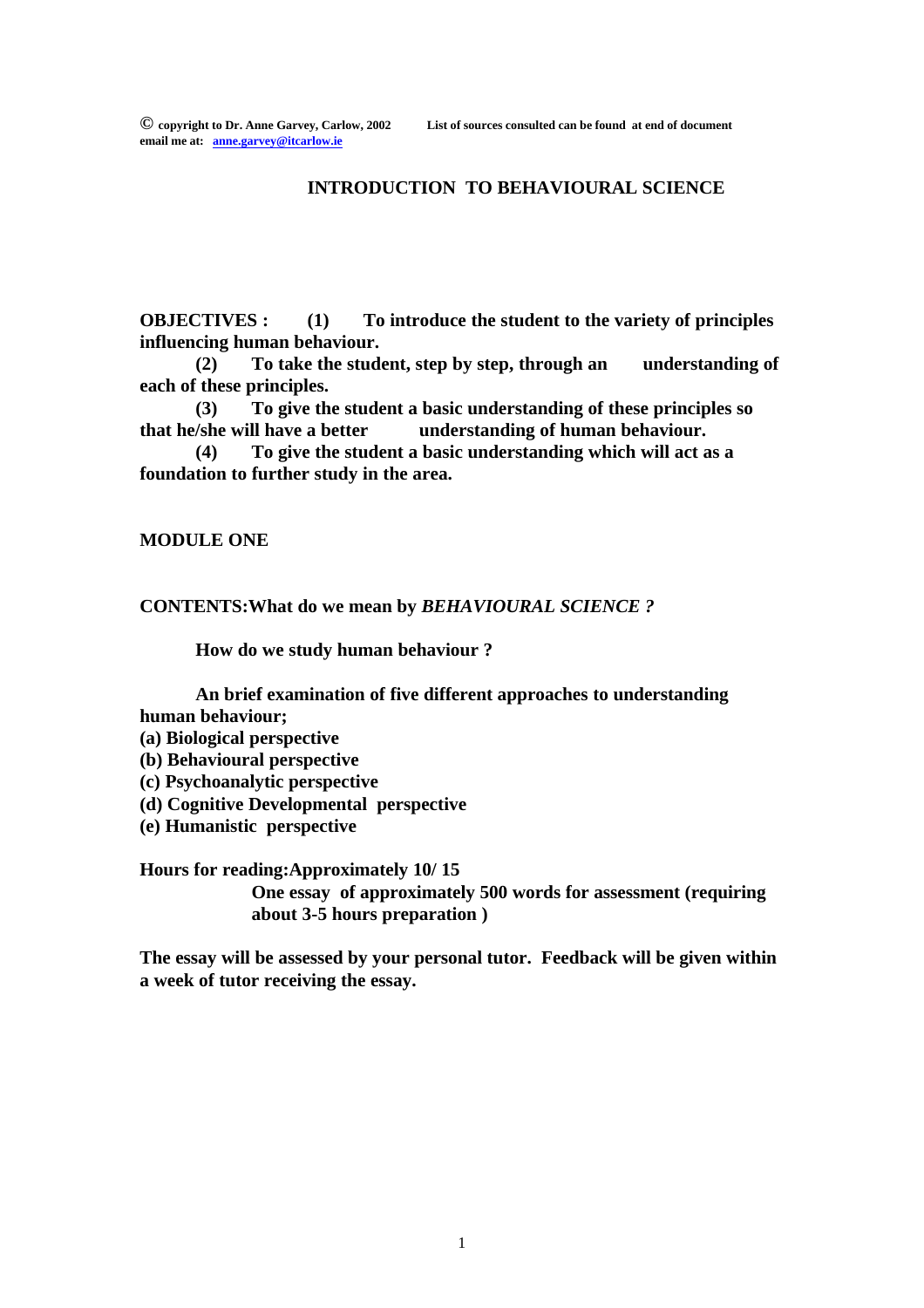#### **SCIENCE**

# **INTRODUCTION TO BEHAVIOURAL**

#### **MODULE ONE**

#### **SECTION A**

 **WHAT DO WE MEAN BY** *BEHAVIOURAL SCIENCE ?* **\*\*\*\*\*\*\*\*\*\*\*\*\*\*\*\*\*\*\*\*\*\*\*\*\*\*\*\*\*\*\*\*\*\*\*\*\*\*\*\*\*\*\*\*\*\*\*\*\*\*\*\*\*\*\*\*\*\*\*\***

**Hello student ! You are beginning a course of study whose main objective is to increase your understanding of human behaviour, or, more correctly, to give you insight into the multiplicity of factors (variables) which influence human** 

**behaviour. You are choosing to study the subject by** *distance* **which means that you yourself are in control of how long it takes you to complete each module, and how much time you wish to give to your study of the material. Because of the fact that you are studying** *at home and not in a classroom* **it is important that you try to complete the exercises as you go along. When you submit the required essay at the end of the module you will receive direct feedback. This will assist you with further essays on later modules.** 

**The study of human behaviour is challenging for a variety of reasons. Firstly, it is difficult for us to study ourselves as human beings, which is what we will be attempting to do. How can we be objective about ourselves? Can we accept notions about ourselves which may be at odds with our religious beliefs, our cultural beliefs and so forth ?**

**Secondly, a large number of the factors which appear to affect behaviour are difficult to** *see,* **to** *measure* **and so forth. For example, how can I be sure that** 

2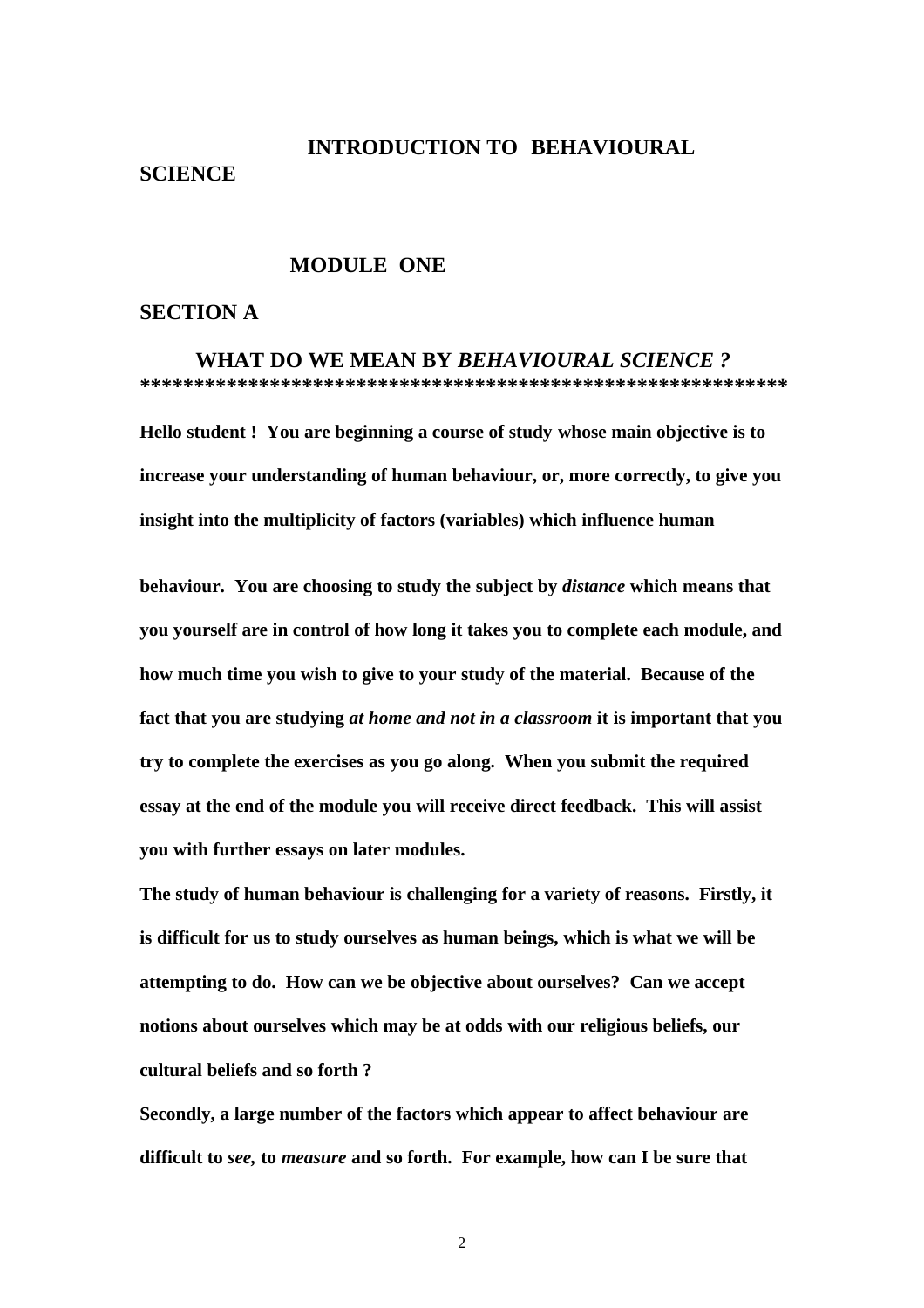**what I** *perceive* **is also what my friend, my neighbour, my family, also perceive. I cannot see into anyone's' mind, other than my own ! I rely on what other people tell me about what is in their minds. Their thoughts are hidden, I can only** *infer*  **them from their external behaviours or what they say and so on.**

**Remember the old maxim** *actions speak louder than words* **!!**

**Therefore, for example, if I am trying to decide whether a new product will sell or not, I need more than to have a number of people tell me they will buy the product. I need some way of assessing their behaviour when I put a limited number of the product onto the market (testing session) and so on. Thirdly, even when a person feels that he/she fully understands their own behaviour, he/she could be incorrect as not everything about ourselves is**  *conscious* **to us. For example, we cannot accept as** *true* **everything any of us might believe about ourselves.**

**Finally, there is** *no one method of research* **which will give full insight into a person's behaviour. Social scientists, therefore, use a variety of methods when researching a particular situation.** 

#### **EXERCISE 1 :**

**READ BACK ON THESE FOUR REASONS WHICH MAKE THE STUDY OF HUMAN BEHAVIOUR CHALLENGING. WRITE THEM OUT IN YOUR OWN WORDS AND THEN TRY TO THINK UP AN EXAMPLE WHICH ILLUSTRATES EACH.**

**----------------------------------------------------------------------------------------------------- ----------------------------------------------------------------------------------------------------- ----------------------------------------------------------------------------------------------------- ----------------------------------------------------------------------------------------------------- ----------------------------------------------------------------------------------------------------- -----------------------------------------------------------------------------------------------------**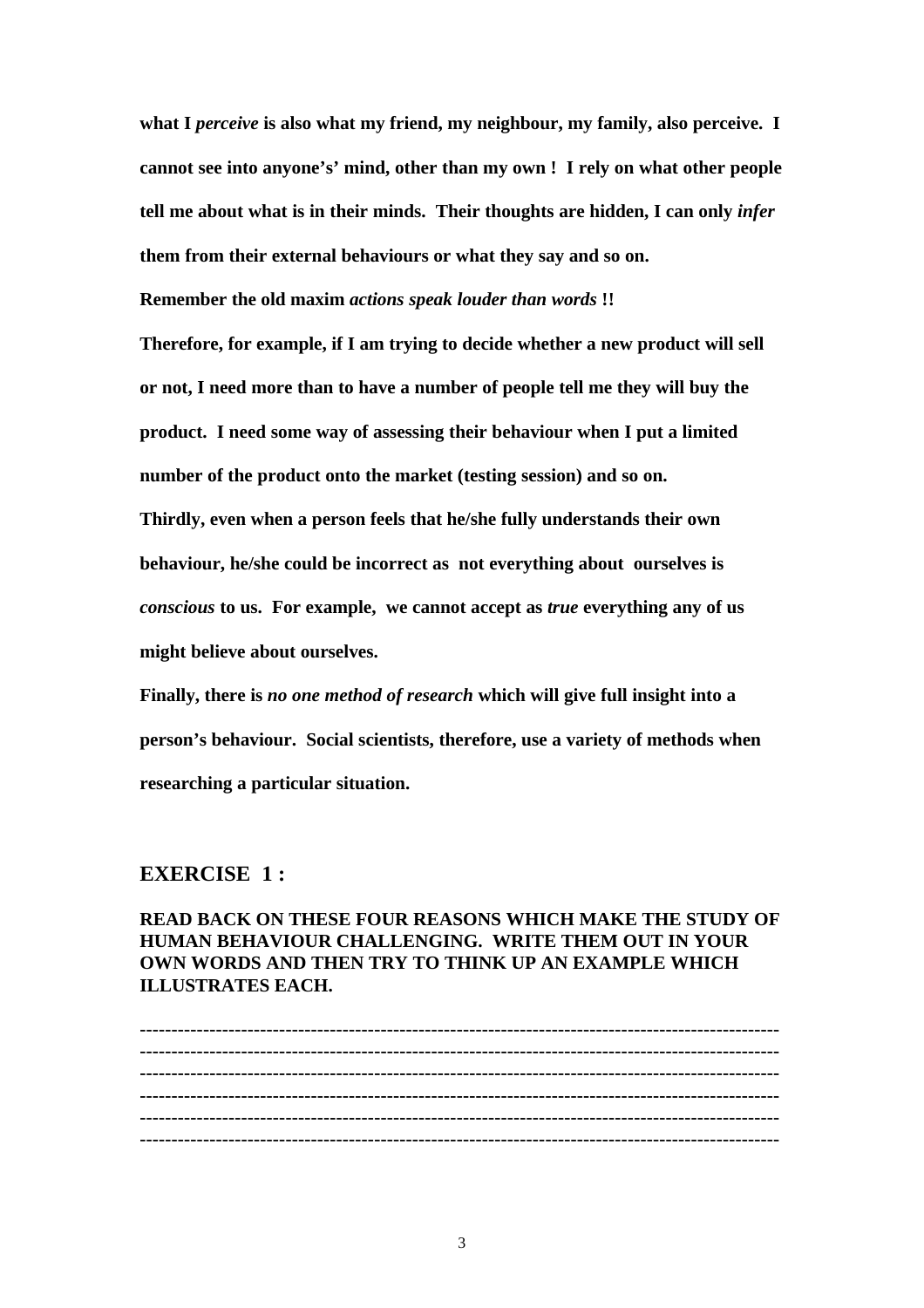#### **(WHEN YOU ARE STUDYING AT HOME IT IS IMPORTANT TO ATTEMPT THESE SHORT EXERCISES. THEY WILL HELP YOU TO REMEMBER.)**

#### *What do we mean by the term Behavioural Science ?*

**'Behavioural sciences is the collective term given to a number of disciplines which focus on the study of the behaviour of humans.'<sup>1</sup>**

**To understand this definition we need to examine what the author means by both 'collective term' , and 'disciplines'.** 

**By using the word 'collective' the author is drawing attention to the fact that 'Behavioural Science' is the study of human behaviour from a number of different subject (discipline) areas. It also highlights that one subject on its own will not give a good holistic understanding of behaviour. For example, if I attempt to explain a person's behaviour from a geographical of view, that is, that in the 1990s it is to be expected that this person will, if living in Ireland, read a newspaper at least once a week, I will be ignoring a number of social, psychological and economic variables which might also be deciding factors as to whether this particular person does or does not read a newspaper at least once a week, and also which newspaper is read.**

**The word '***discipline'* **when used in an academic context refers to a** *body of knowledge***, or, what secondary schools refer to as '***subject'.* 

**The disciplines which contribute to an understanding of human behaviour are generally listed as follows:**

<sup>&</sup>lt;sup>1</sup> Williams Keith, BEHAVIOURAL ASPECTS OF MARKETING, Heinemann Professional Publishing, 1990, p2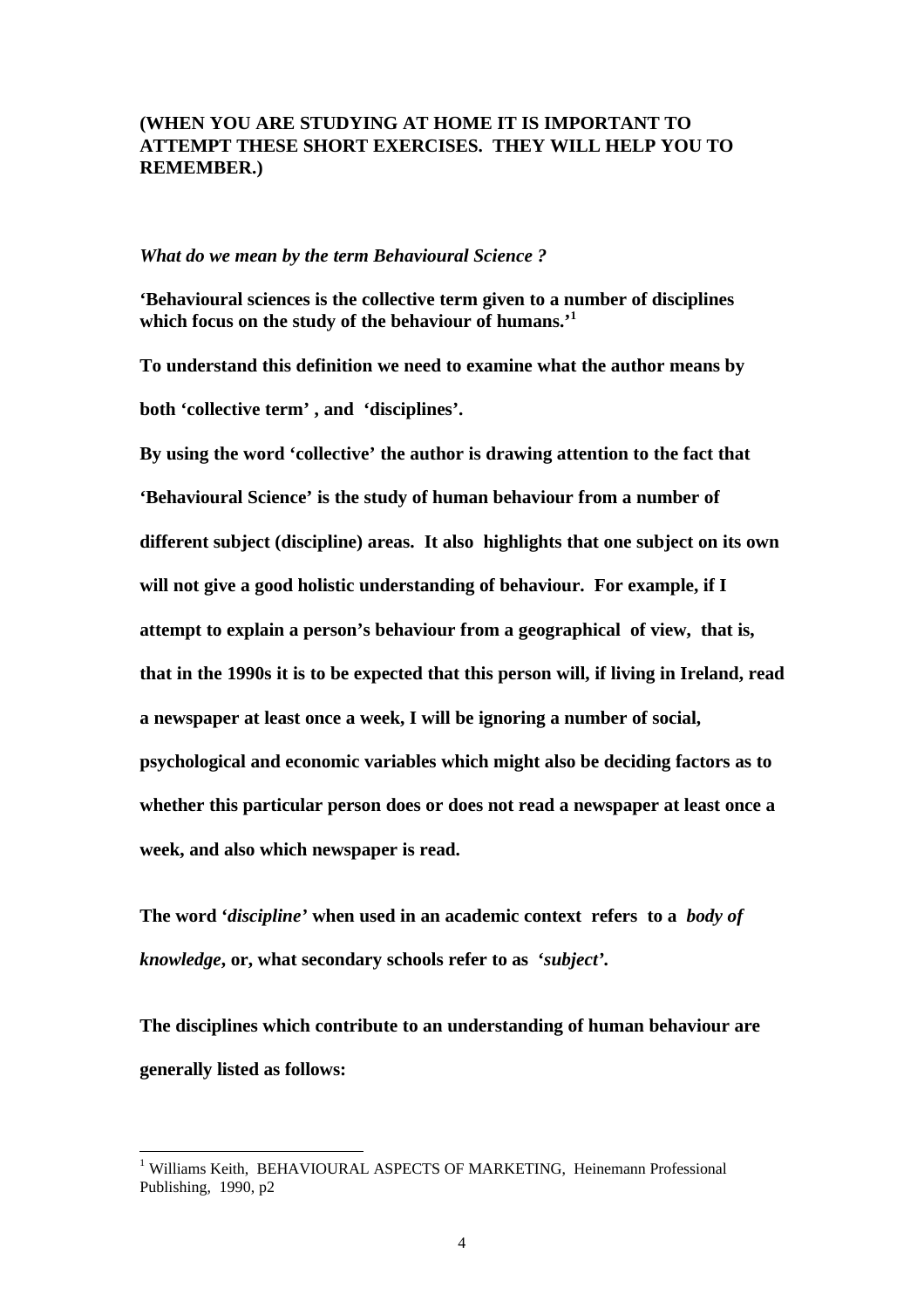**PSYCHOLOGY SOCIOLOGY POLITICS ECONOMICS HISTORY LAW PHILOSOPHY ART / MUSIC RELIGION**

**Perhaps one could add to this list. You might be able to think of a discipline** 

**which is not included.**

**EXERCISE 2:**

#### **BEFORE READING ON TAKE A FEW MINUTES TO THINK ABOUT HOW EACH OF THE ABOVE MIGHT HELP US TO UNDERSTAND OURSELVES. WRITE DOWN YOUR THOUGHTS HERE, AND LOOK BACK ON IT LATER.**

**----------------------------------------------------------------------------------------------------- ----------------------------------------------------------------------------------------------------- ----------------------------------------------------------------------------------------------------- ----------------------------------------------------------------------------------------------------- ----------------------------------------------------------------------------------------------------- ----------------------------------------------------------------------------------------------------- ----------------------------------------------------------------------------------------------------- ----------------------------------------------------------------------------------------------------- -----------------------------------------------------------------------------------------------------**

**We will now take a brief look at how each of these disciplines helps our \**

**understanding of human behaviour.**

*PSYCHOLOGY:***defined as** *the science that seeks to measure, explain, and sometimes change the behaviour of humans and other animals<sup>2</sup> .* 

**Psychologists primarily attempt to understand the behaviour of** *individuals.* **By** 

**that we mean that the level of analysis is the individual person (not a group).** 

**Psychology gives us insight into how an individual** 

### **LEARNS IS MOTIVATED**

<sup>&</sup>lt;sup>2</sup> Robbins, Stephen, P., ORGANIZATIONAL BEHAVIOUR, 8th edition, Prentice Hall, 1998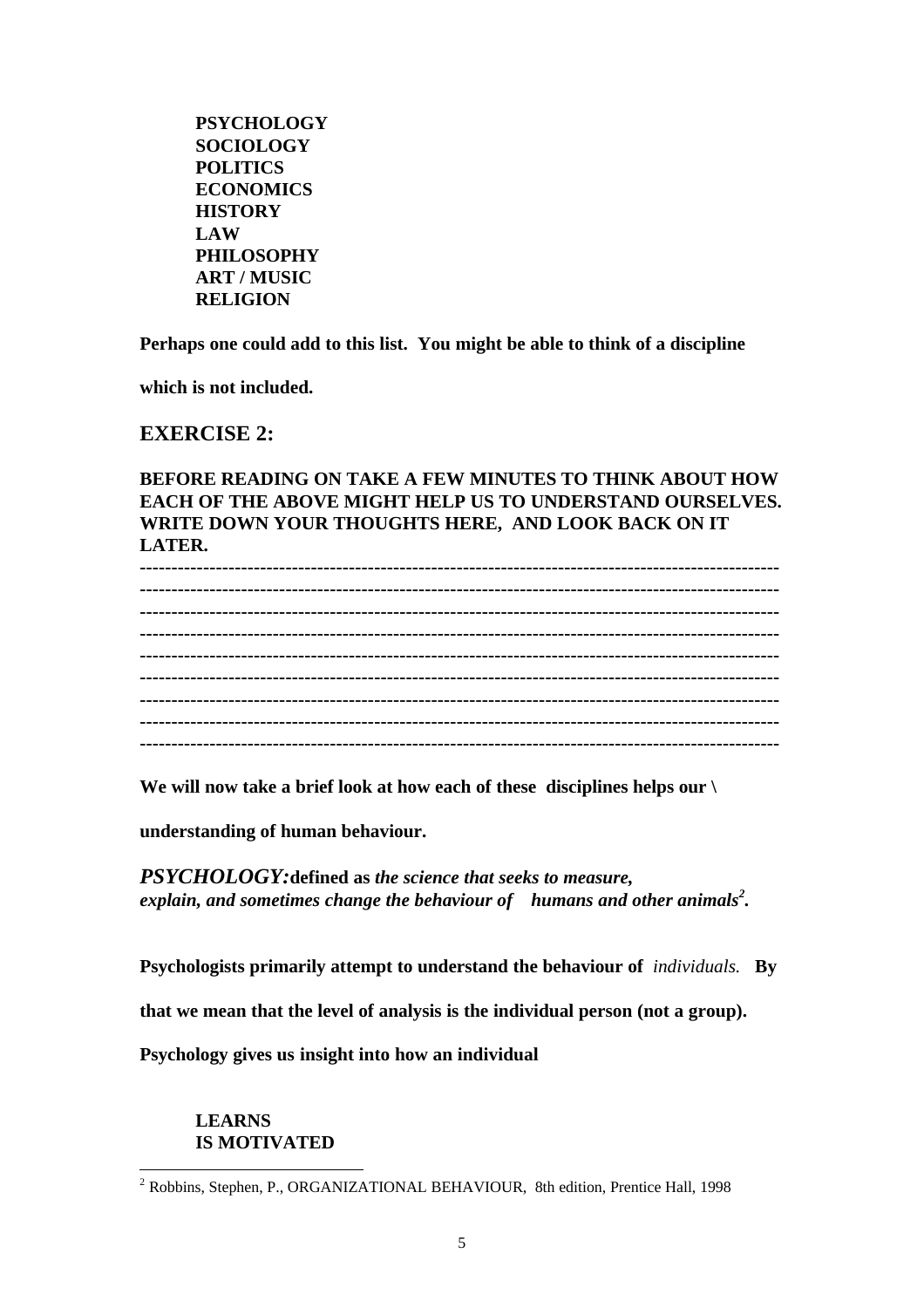**PERCEIVES DEVELOPS PERSONALITY DEALS WITH CONFLICT ACQUIRES ATTITUDES and so forth...**

*SOCIOLOGY* **defined as** *the study of people in relation to their fellow human beings. <sup>3</sup>*

**Sociologists have provided great insight into the collective behaviour of people in** 

**groups. For example, this discipline has shown us the influence of** *power* 

*positions* **within groups; how** *conflict* **arises and is resolved within groups ; the** 

**influence of** *culture* **and so forth. The level of analysis is the GROUP.**

**EXERCISE 3: WRITE DOWN A LIST OF THE VARIOUS GROUPS YOU BELONG TO AND REFLECT ON THE INFLUENCE OF EACH ON YOUR VALUES, YOUR BEHAVIOUR, YOUR ATTITUDES AND SO FORTH. BEGIN WITH THE** *FAMILY***, then continue with groups such as AGE , LEISURE, CHURCH, RACE, FRIENDSHIP, ORGANIZATION and so forth...** 

**----------------------------------------------------------------------------------------------------- ----------------------------------------------------------------------------------------------------- ----------------------------------------------------------------------------------------------------- ----------------------------------------------------------------------------------------------------- ----------------------------------------------------------------------------------------------------- -----------------------------------------------------------------------------------------------------**

**A group of people will assume an identity that is different from the aggregate of** 

**the individuals it comprises. Think of the benefits you derive as a member of a** 

*family* **group. For example, a** *name, social status, history, location, values, ….*

*POLITICS :***defined as** *the study of behaviour of individuals and groups within a political environment.<sup>4</sup>*

**Specific topics studied by political scientists have implication for understanding the behaviour of individuals and groups within organizations, for example, the manipulation of power for individual or group self interests. This manipulation** 

 $3$  ibid, p20

 $4$  ibid, p20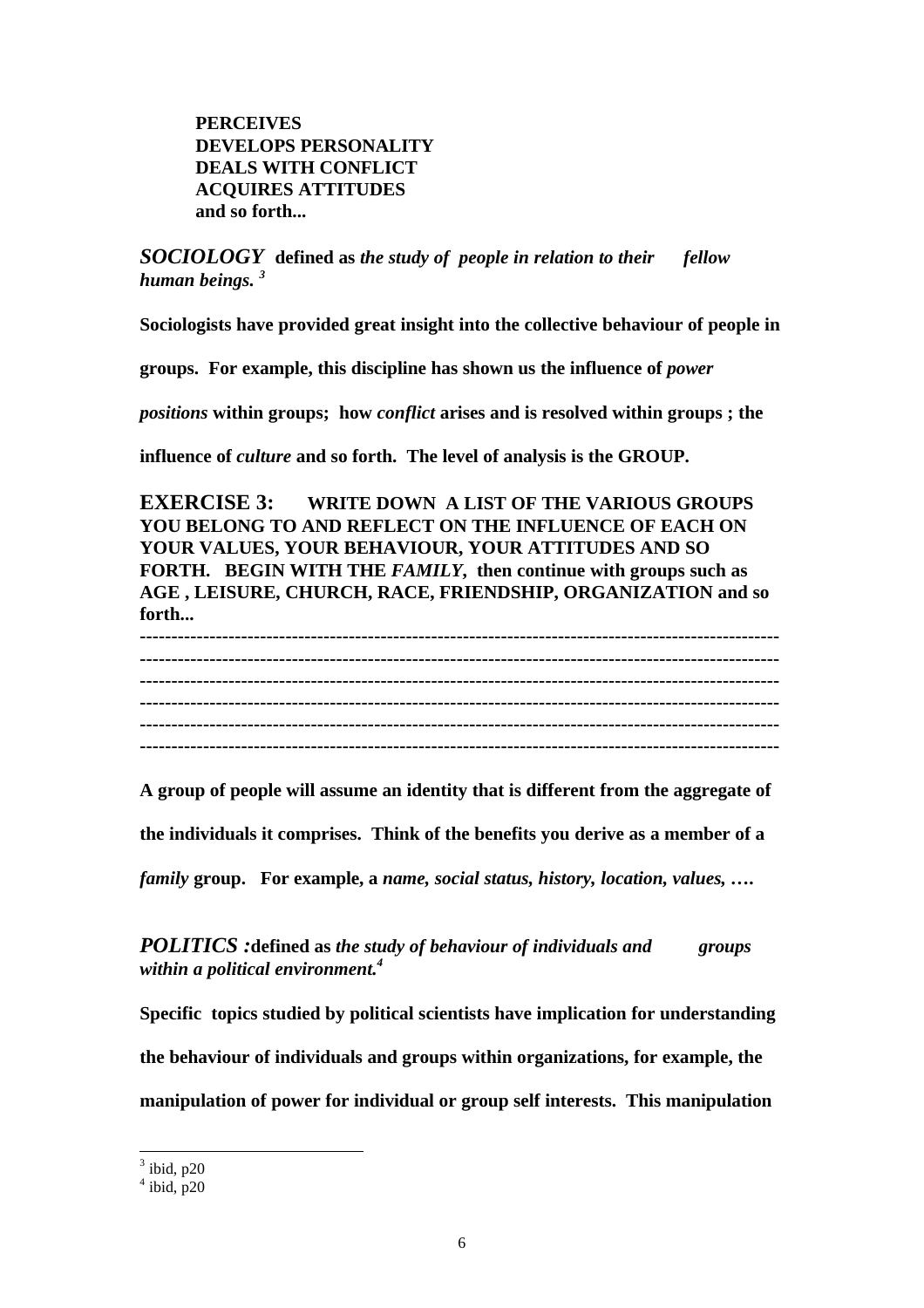**will be evident in the culture of the group / organization.**

**EXERCISE 4:REFLECT ON THE CULTURE OF THE ORGANIZATION YOU WORK IN. IS IT A CULTURE WHICH REWARDS EFFORT ? A DEMOCRATIC CULTURE ? A BUREAUCRATIC CULTURE ? FRIENDLY CULTURE ? UNEQUAL CULTURE ? SUSPICIOUS CULTURE ? PEOPLE-CENTRED CULTURE ? PROFIT-CENTRED CULTURE ? and so on...**

**Write a sentence setting out what you think might be the essential characteristics of each type of culture, as listed above.** 

**----------------------------------------------------------------------------------------------------- ----------------------------------------------------------------------------------------------------- ----------------------------------------------------------------------------------------------------- ----------------------------------------------------------------------------------------------------- ----------------------------------------------------------------------------------------------------- ----------------------------------------------------------------------------------------------------- ----------------------------------------------------------------------------------------------------- -----------------------------------------------------------------------------------------------------**

**Do you consider that an understanding of the dominant culture of your** 

**organization will enable you to understand better the behaviour of individuals** 

**within the organization ? Does this understanding make it easier to accept the** 

**status quo ? Why ? Why not ?**

**The level of analysis in politics is the individual, the group and the organization.**

*ECONOMICS :* **defined as** *the study of allocation of scarce resources to unlimited wants<sup>5</sup>*

**The main topics of study are those of production, exchange, and consumption of goods and services. 'Work' can be viewed as an economic activity in that , in exchange for labour, individuals receive necessary income with which to support themselves and their families.<sup>6</sup> The level of income is a function of several factors such as education, ambition, social class among others. The level of income has an implication for behaviour and life-style.**

<sup>&</sup>lt;sup>5</sup> Williams, K., 1990, p2.

 $^6$  Steers, Richard, M., INTRODUCTION TO ORGANIZATIONAL BEHAVIOUR, Scott, Foresman  $\&$ Company, 1988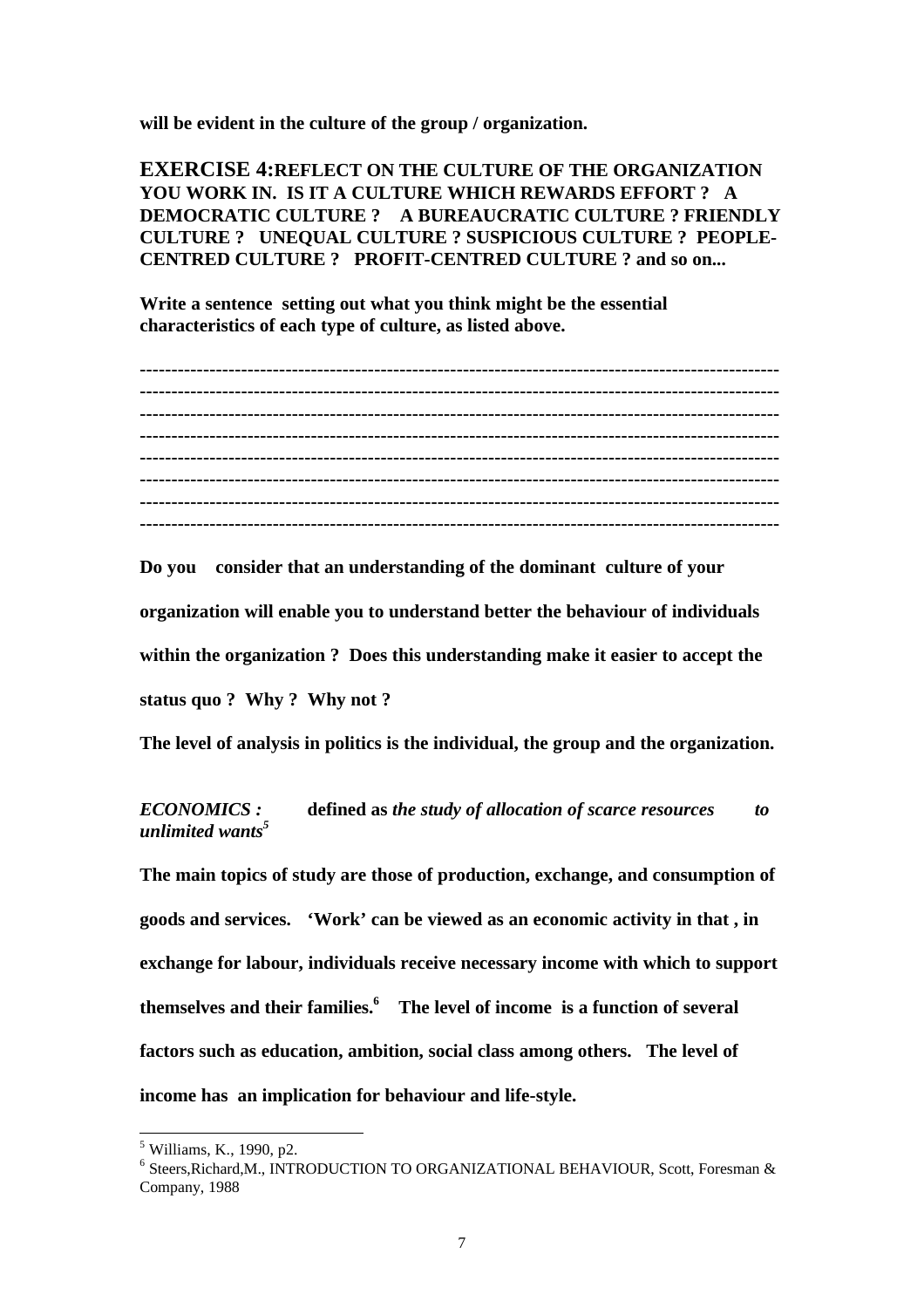### **EXERCISE 4: REFLECT ON HOW YOUR INCOME SUPPORTS YOUR LIFE-STYLE. WHAT CONSTRAINTS DOES IT IMPOSE ? WHAT PARTICULAR HOBBY, INTEREST DOES IT MAKE POSSIBLE ?**

**----------------------------------------------------------------------------------------------------- ----------------------------------------------------------------------------------------------------- ----------------------------------------------------------------------------------------------------- ----------------------------------------------------------------------------------------------------- -----------------------------------------------------------------------------------------------------**

*HISTORY:***defined as '***the study of past events', so that we might learn from past successes and failures...*

**We all use our past experiences to help us interpret the present. We study** 

**history to do the same but on a larger scale. We attempt to extol historical** 

**figures who have made major contributions to helping us understand ourselves.** 

**Through looking into 'history' we can recognise patterns of behaviour which** 

**might not be obvious to us in present situations...**

**EXERCISE 5: THINK NOW OF A PARTICULAR PERSON OR SITUATION FROM THE PAST WHO /WHICH HAS GIVEN YOU UNDERSTANDING OF THE PRESENT OR WHO HAS HELPED YOU TO A DEEPER UNDERSTANDING OF HOW 'SOCIETIES' OR 'ORGANIZATIONS' WORK...**

**----------------------------------------------------------------------------------------------------- ----------------------------------------------------------------------------------------------------- ----------------------------------------------------------------------------------------------------- ----------------------------------------------------------------------------------------------------- -----------------------------------------------------------------------------------------------------**

*LAW:***It is easy to see how the law affects our behaviour. Just think of some of the many 'employment laws' and the constraints they impose on behaviour in the work-place ! For example, the Employment Equality Act, or the Unfair Dismissal Act, or the Minimum Wages Act ! Each of these has clear implications for the way people are managed, therefore they influence the behaviour of employers / managers and employees. Since our entry into the**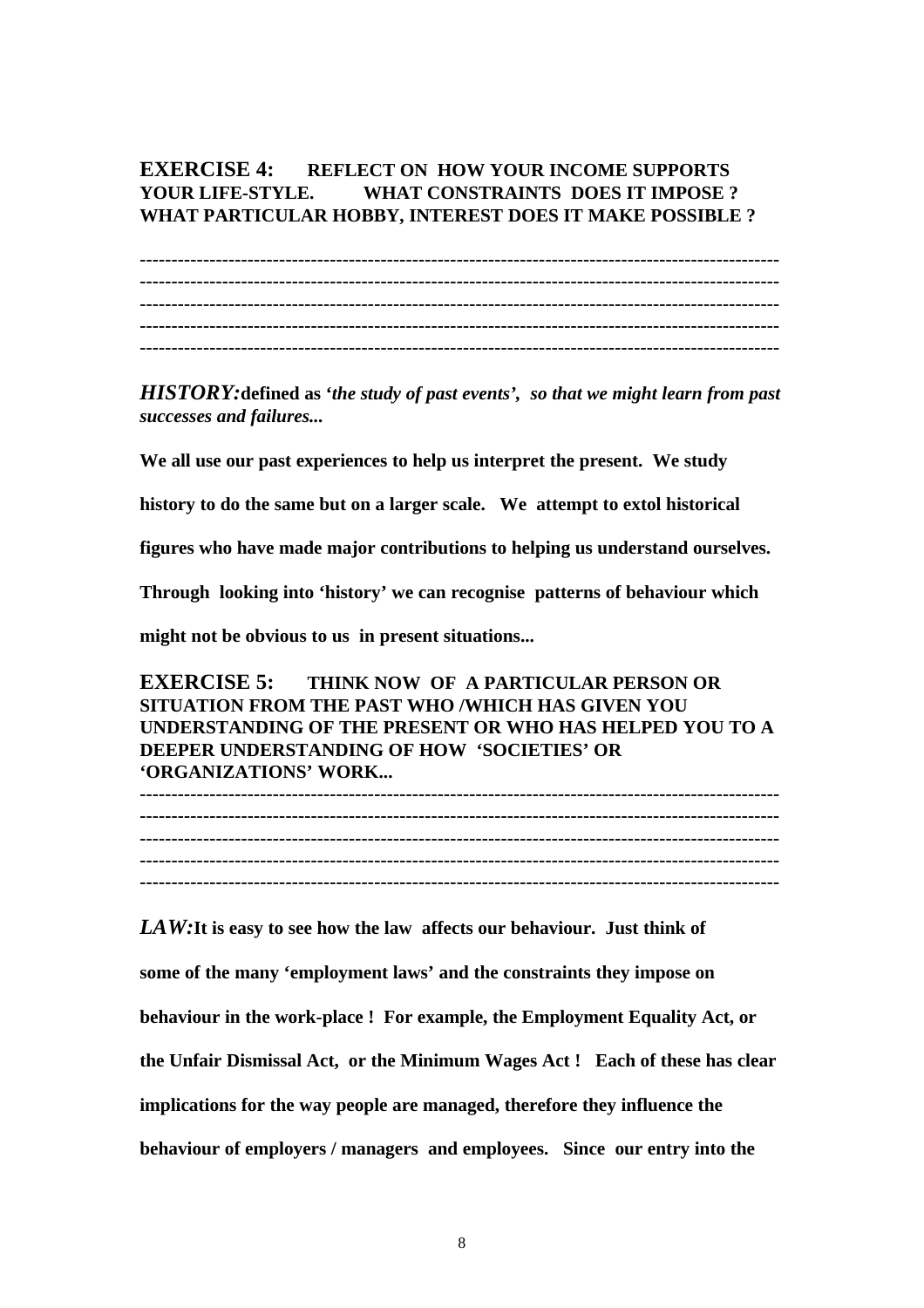**EU we have seen the numbers of such laws increasing at a fast rate. Our behaviour has been modified in the light of these laws.**

*PHILOSOPHY / ART & MUSIC:* **Think about each of these and how it might have given insight into human behaviour or the definition of what it is to be 'human'. Philosophy can be used to refer to a body of knowledge which is studied in universities, but in a broader sense it can be used to refer to 'a philosophy of life' underpinning whole civilizations. For example, a Christian philosophy underpins all western societies in that social norms (e.g. monogamy) tend to reflect Christianity. That may be changing slowly and may be replaced by a more secular philosophy. In eastern societies the way of life tends to be underpinned by non-christian beliefs, for example, Hinduism,or Buddhism, or Islam, or Jewism or Taoism ...**

**Art & Music have also a history behind them. We see them reflecting a particular culture, or society or historical period... We also know that music in paritcular, can have a major influence on the behaviour of whole groups of people and individuals. This influence may be 'age' related, or 'social class' related, or 'religion' related and so forth. It would be an easy exercise for you to think up examples to illustrate each of these categories, and I'm sure that you could think up many more !**

*RELIGION:* consider the influence that religion has on human behaviour ? Every major civilization is underpinned by a religion, for example, in China and Japan one find that Taoism and Buddhism have a major influence on the day-to-day life of people, in India the influence is

9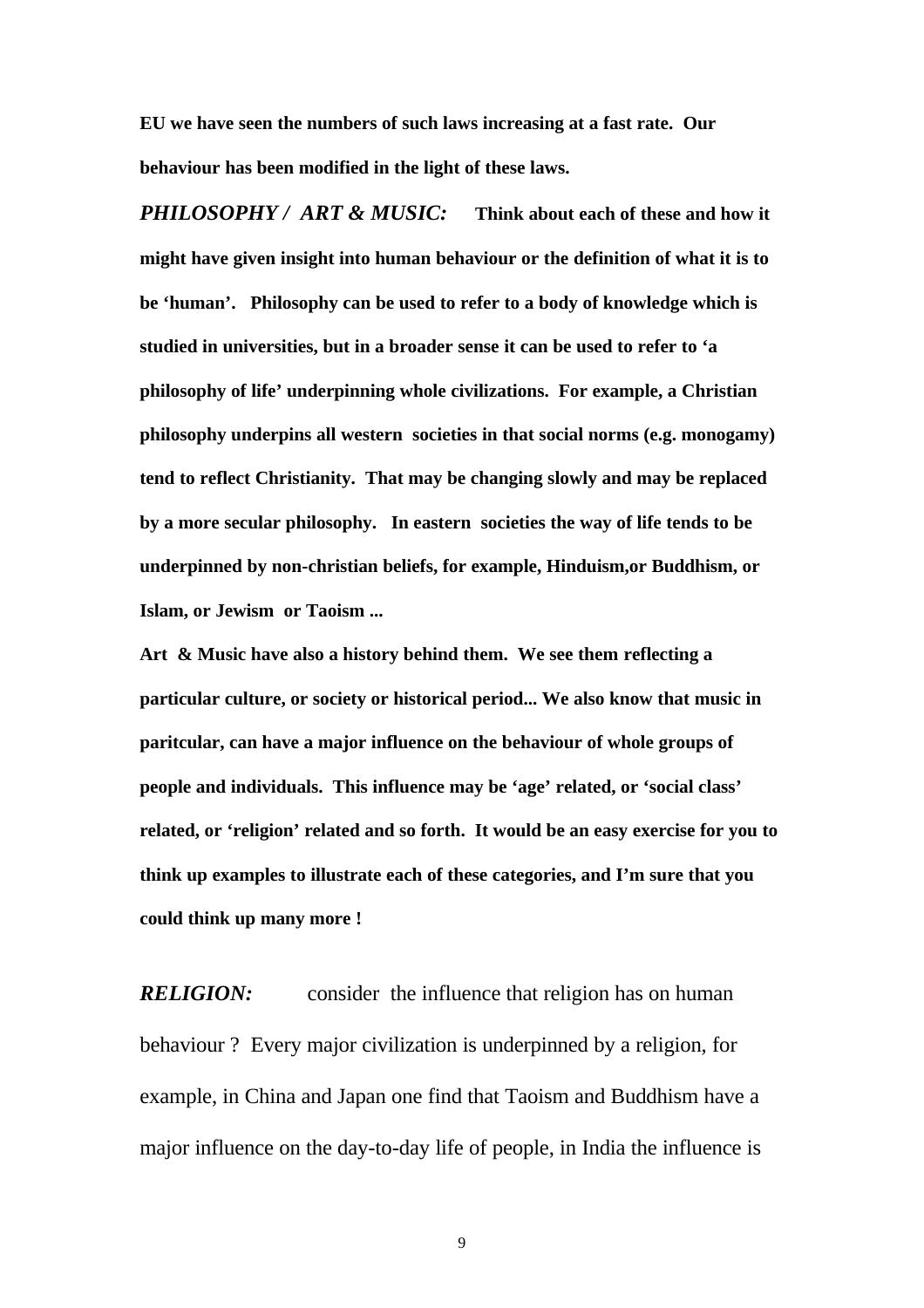largely through Hinduism and Islam. In the West our institutions such as Law, and Marriage, reflect a Christian influence. Older civilizations, such as the native American Indians also had a system of beliefs which was reflected in their lives, and so on. Several psychologists have drawn attention to the need that humans appear to have for transcendant 'needs', that is, as humans even when our physical and emotional needs appear to be satisfied we quite often 'want' more, and we seek it in religion or spirituality. We will address this to some degree when we discuss moral reasoning in a later module.

**EXERCISE 6:** WRITE ON HOW CHRISTIANITY AFFECTS THE LAW ON MARRIAGE. ----------------------------------------------------------- ------------------------------------------------------------------------------------------- ------------------------------------------------------------------------------------------- ------------------------------------------------------------------------------------------- -------------------------------------------------------------------------------------------

**FOR EXAMPLE, COMPARE THE CHRISTIAN LAW ON MARRIAGE WITH THAT OF ISLAM.------------------------------------- ------------------------------------------------------------------------------------------- ------------------------------------------------------------------------------------------- ------------------------------------------------------------------------------------------- ------------------------------------------------------------------------------------------- ------------------------------------------------------------------------------------------- ANOTHER EXAMPLE MIGHT BE CONSIDER HOW WE PUNISH THEFT WHEN COMPARED WITH HOW ISLAM MIGHT PUNISH AN ACT OF STEALING----------------------------------------------------------------------------------------------------------------------------- ------------------------------------------------------------------------------------------- ------------------------------------------------------------------------------------------- THINK OF PARTICULAR FOODS WHICH ARE TABOO IN A JEWISH OR ISLAMIC CULTURE BUT ACCEPTABLE IN OUR OWN-----------------------------------------------------------------------------------**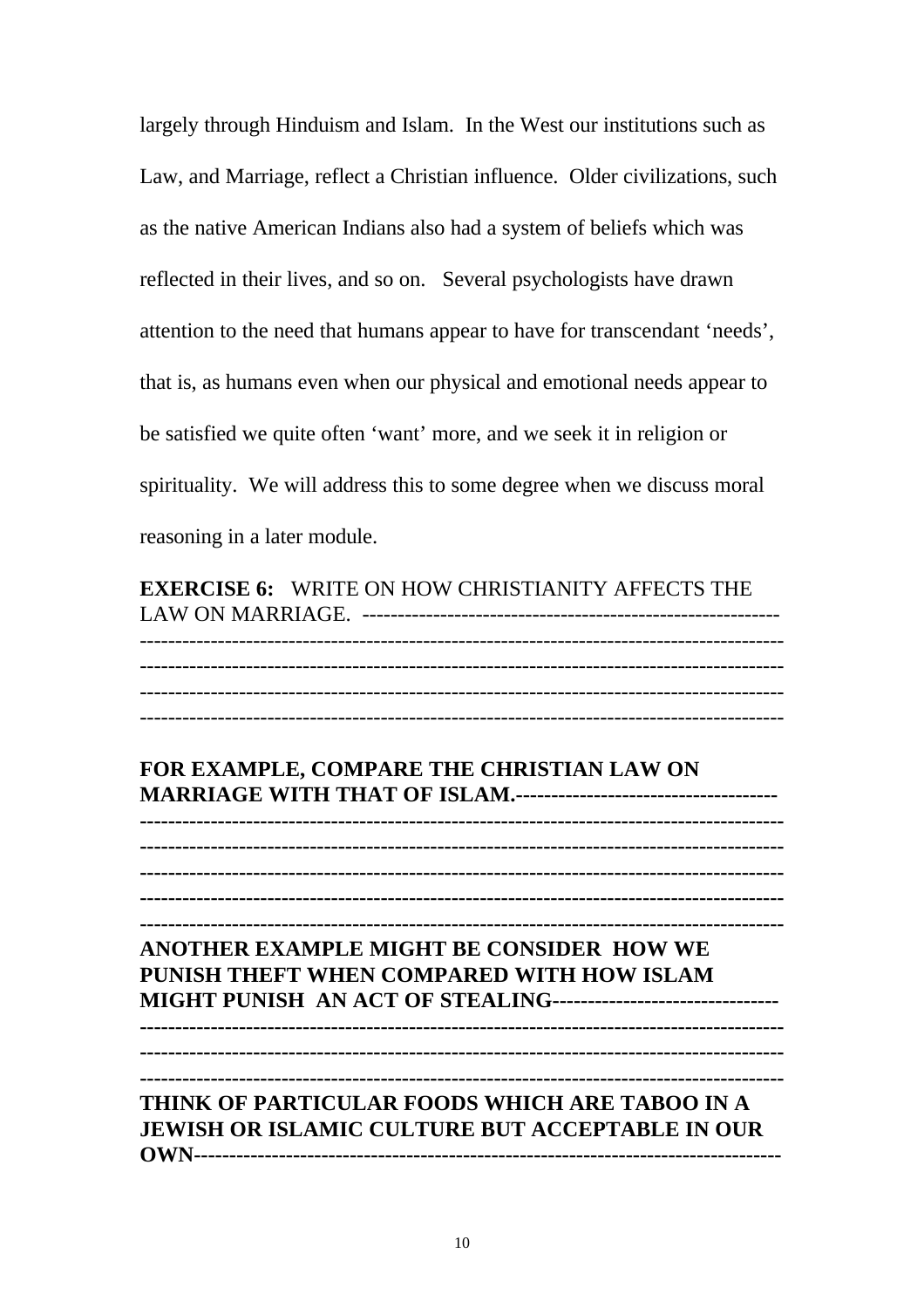#### **------------------------------------------------------------------------------------------- -------------------------------------------------------------------------------------------**

## **SECTION B;**

## **HOW DO WE STUDY HUMAN BEHAVIOUR ?**

**This might look like an easy question to answer. You might reply something like;**

**We can look at what people do, or, make assumptions about the way a person looks, or, by the way a person behaves in a pub, or at a wedding or a funeral…**

**From the point of view of this course it is more complicated as we need to acknowledge that psychologists take a scientific approach to answering this question. Furthermore, we need to say what we mean by 'scientific' approach. We will begin by examining this last point, that is, what is meant by a scientific approach to the understanding of human behaviour?** 

**A science is a body of knowledge which has been gathered according to** *certain rules.* **By following the rules scientists measure events (behaviours), and then go on to** *describe, explain***, and sometimes to make** *predictions* **on the basis of what has been measured and described. When it comes to human behaviour we are much better at** *describing behaviour* **than we are at** *explaining* **it.** *Explaining*  **means being able to identify the** *cause* **of the behaviour. And when it comes to**  *prediction* **we are not yet great at that primarily because people are not that easily understood, and because the interpretation we give to a certain behaviour will depend on the** *theory* **we are using to make the interpretation. And being able to** *predict* **a behaviour means that we have no doubt about the** *cause* **and the circumstances within which the behaviour will occur. For example, we know the**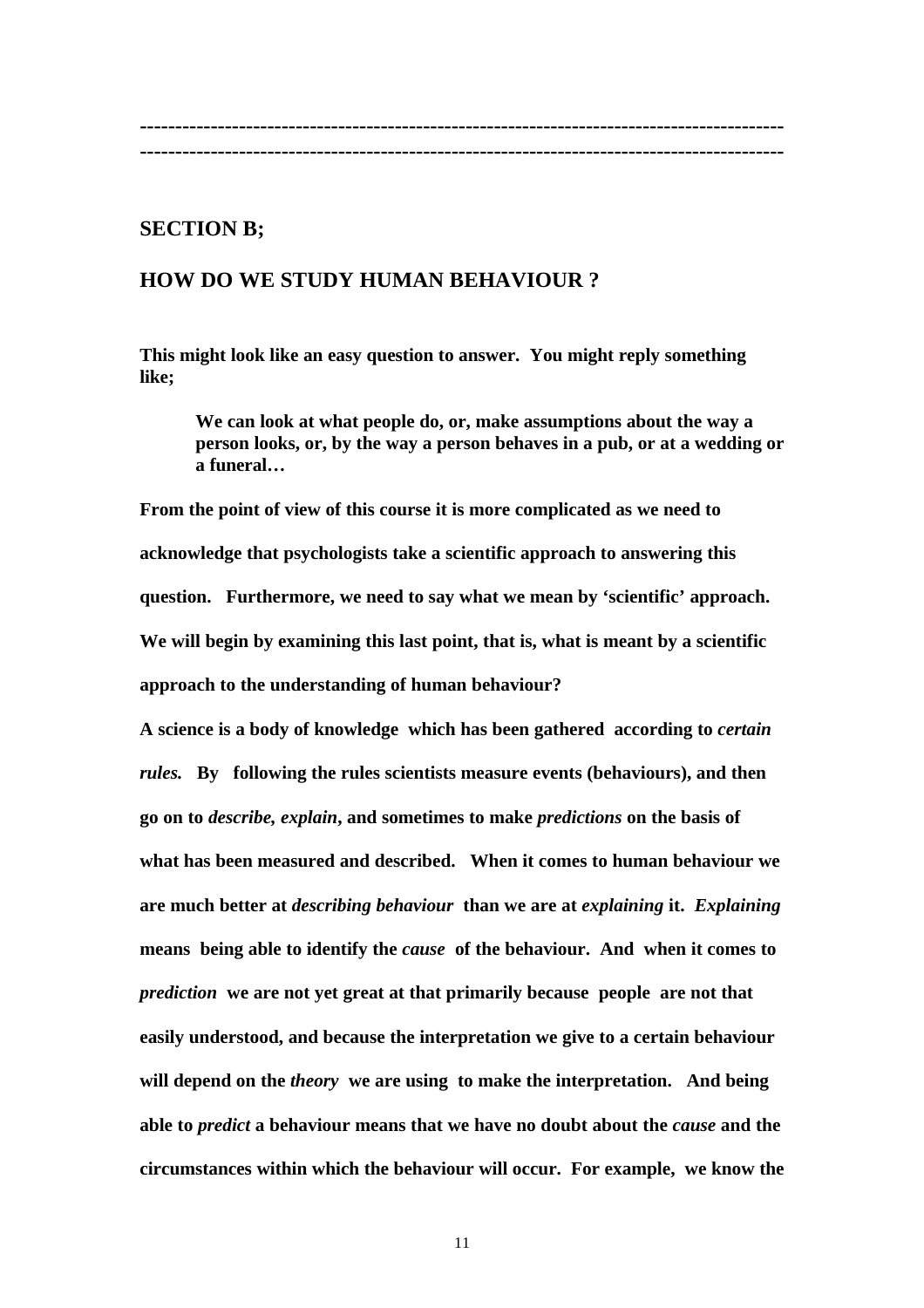**recorded statistics on suicide****in Ireland. We know the gender and average age of people who choose this way of ending their lives. We have lots of data on the background of individuals who have chosen this way, but we still cannot make a definite** *prediction* **that such and such a person will commit suicide. We can**  *describe* **the 'rates', the vulnerable ages, several factors which may be in common, several factors which appear not to be in common and so on. We cannot** *explain* **the causes/ s because there are so many different variables (characteristics or stiuations ) involved. If we take another example to further illustrate: the question of heart disease, or lung cancer. We have information which leads us to associate certain factors with heart disease, for example, lack of exercise. However, we cannot predict with certainty that a person named X will get coronary heart disease because he/she does not get enough exercise. All we can say is that the lack of exercise increases the probability of getting heart disease. We all know or have heard of person X who lives into their 80's , dies a natural death in spite of having smoked 40 cigarettes a day for sixty years ! Or the person who gets lung cancer and may never have smoked at all. In these cases we can explain the lack of exercise or smoking is implicated in disease and will increase the probability of disease, but we cannot predict that specific persons A or B will get the disease.**

**Having said all that , how do we study human behaviour ? In a variety of ways.**

**For example, by simple** *observation.* **I want to know whether my son is doing his homework. If I observe him sitting down with his schoolbooks opened, and he having all the appearance of studying, then I have observed that he is doing his homework. If I want to get an idea of how many people enter a particular shop** 

12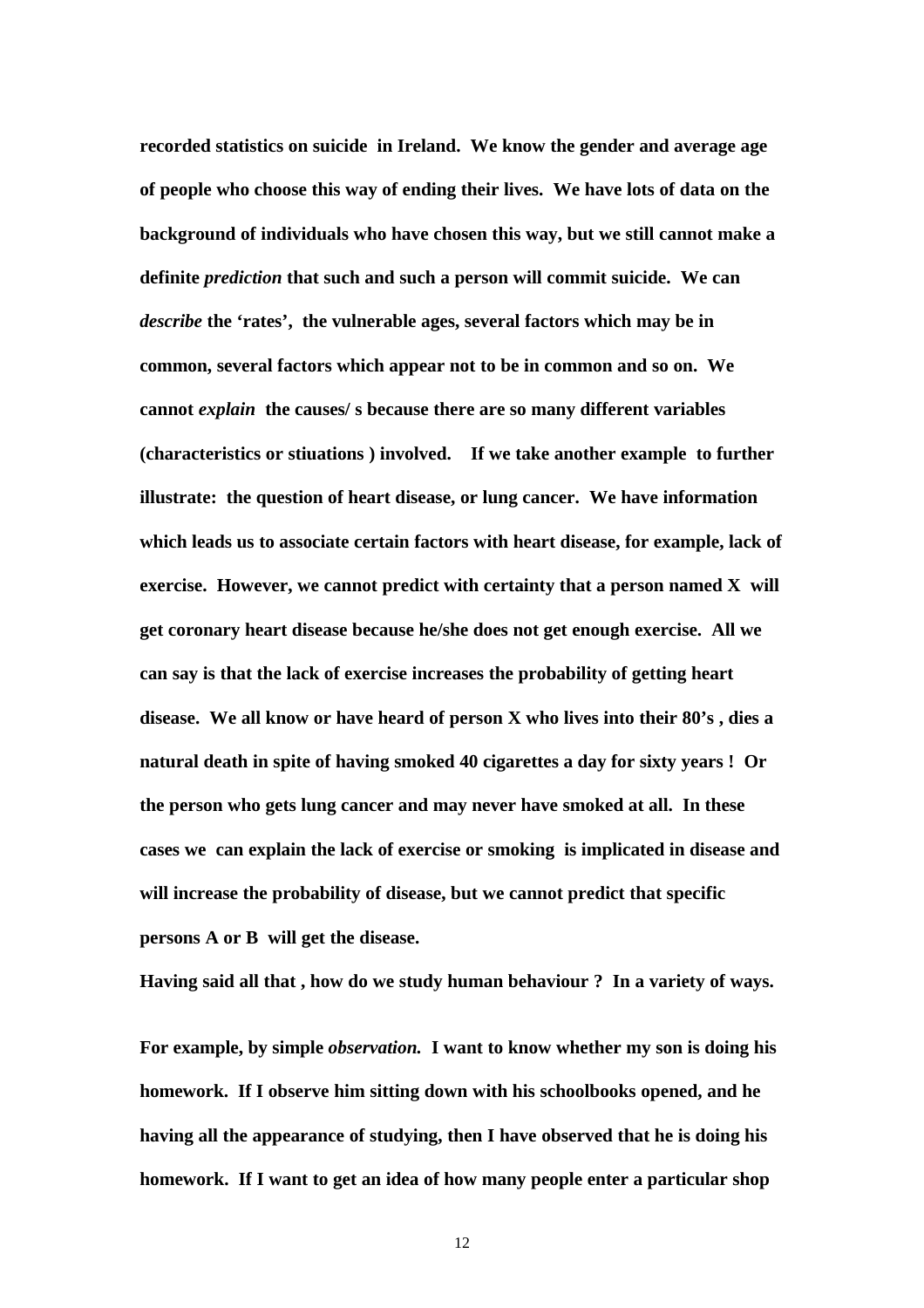**on a particular day then I can observe, either by standing outside the shop and counting everyone as they enter, or by placing a video camera in a strategic position so that it gets a view of everyone entering the shop, or I could choose to observe a sample of people at certain times of the day and make predictions from the sample. These are simple examples of where** *observation* **can give us immediate information about behaviour. There are some situations where the use of observation is more problematic, for example, if I want to know what is going on in my son's classroom at school I might suggest to the headmaster that he should sit-in on a particular class to** *observe* **what is happening. He might oblige, having firstly obtained the agreement of the teacher of the class. He sits in, makes his** *observations* **and gives me his** *findings.* **He might tell me that the class are very well behaved, my son asked several intelligent questions, the teacher appeared to have a good relationship with the class and so on. What he is not telling me is that, by the very fact that he was sitting in the class as an**  *observer* **the behaviour in the class was altered. Therefore, what he observed was true only of the particular situation. I could not make any general conclusions on the basis of this observation.**

**A second way I might use to get information on human behaviour is by means of a** *survey.* **This method involves using questionnaires and personal interviews. This method is used extensively in market research. You may have been stopped at some time outside a shopping centre, and invited to answer some questions from a questionnaire. Or, inside the shop, you may have been invited to taste some food, and then your opinion of the taste is noted by means of answers to** 

13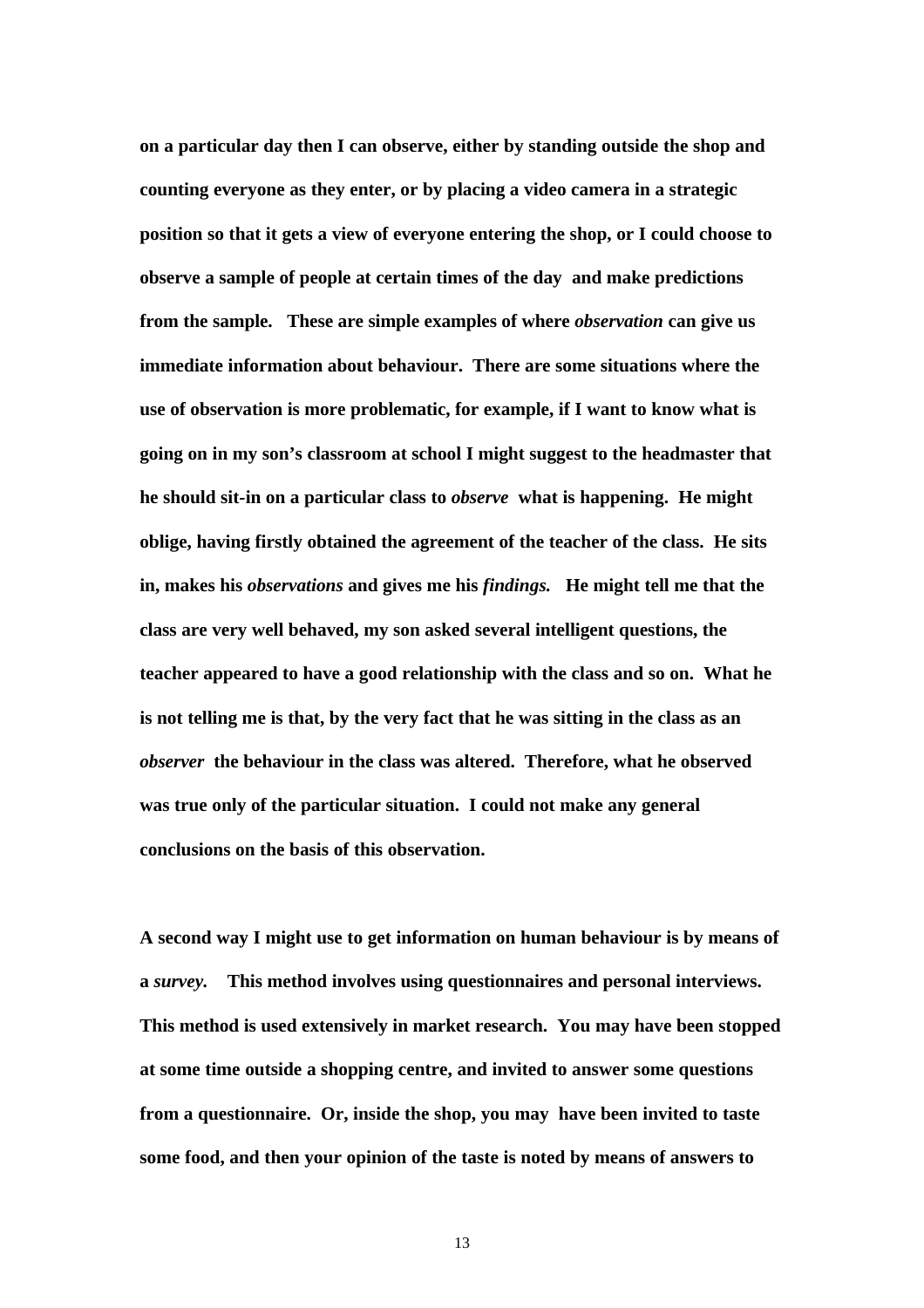**questions from a questionnaire. This method is very good for gathering** *facts*  **about a particular situation. It is limited in that the questions posed set the limit as to what data is collected. Also, people are quite often reluctant to answer personal questions, or answer all the questions on a long questionnaire. Therefore, a lot of thought has to be put into preparing the questionnaire, and into deciding who, or what type of people, are needed to get the information been looked for. For example, if I want to survey a group of teenagers on what news papers they read, then I have to go to a location where I can get a group of teenagers to answer my questions, and I have to ask the right questions to get the information I want. Even then, having found a group of teenagers and asked the right questions, I might still be only able to draw conclusions about my particular sample (group). I may not generalise my findings to** *all* **teenagers if my** *sample* **does not include a** *representation* **of all the possible kinds of teenagers there are !! By that I mean, my** *sample* **should include teenagers who span the ages from 13 - 19 years, include teenagers who live in towns, who live in rural areas, who belong to different social class groups and so on.** 

**RECAP: so far we have examined what the term** *Behavioural Science* **means in terms of understanding human behaviour. We saw that it is a** *discipline (***subject) which includes the study of behaviour from the viewpoint of several**  *disciplines or subjects.* **That is, to understand human behaviour one has to bring together the findings and methods of** *Psychology, Sociology, Politics, Economics, History, Law, Philosophy and Art / Music.* 

**We then went on to look briefly at the methods which are used to study human behaviour. This particular topic of methods, could take up a whole course in itself so we have only glanced at it sufficiently to give you a feel for it. Later on in the course we will be illustrating some of these methods when we are looking**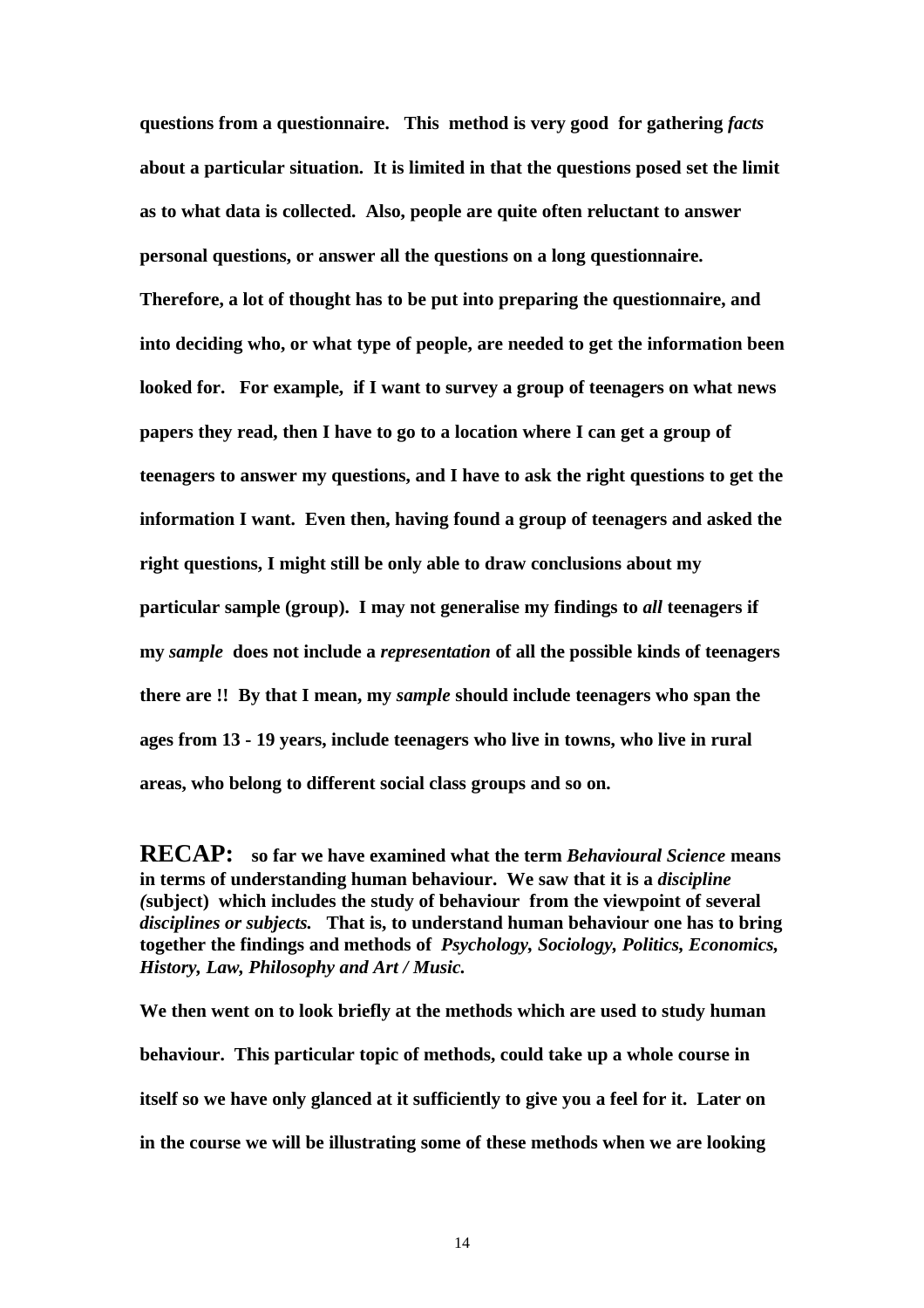at particular studies in , for example, motivation or perception.

Before moving on to Section C of module one be sure that you are clear in your

mind about Sections A & B.

## **EXERCISE 7:**

Write down a definition of Behavioural Science.

Write down a list of the subjects which contribute to our understanding of behaviour.

Write down the methods which are used by social scientists to study behaviour. 

## **SECTION C:**

## **FIVE APPROACHES TO UNDERSTANDING HUMAN BEHAVIOUR**

In this section we are going to examine the different perspectives used in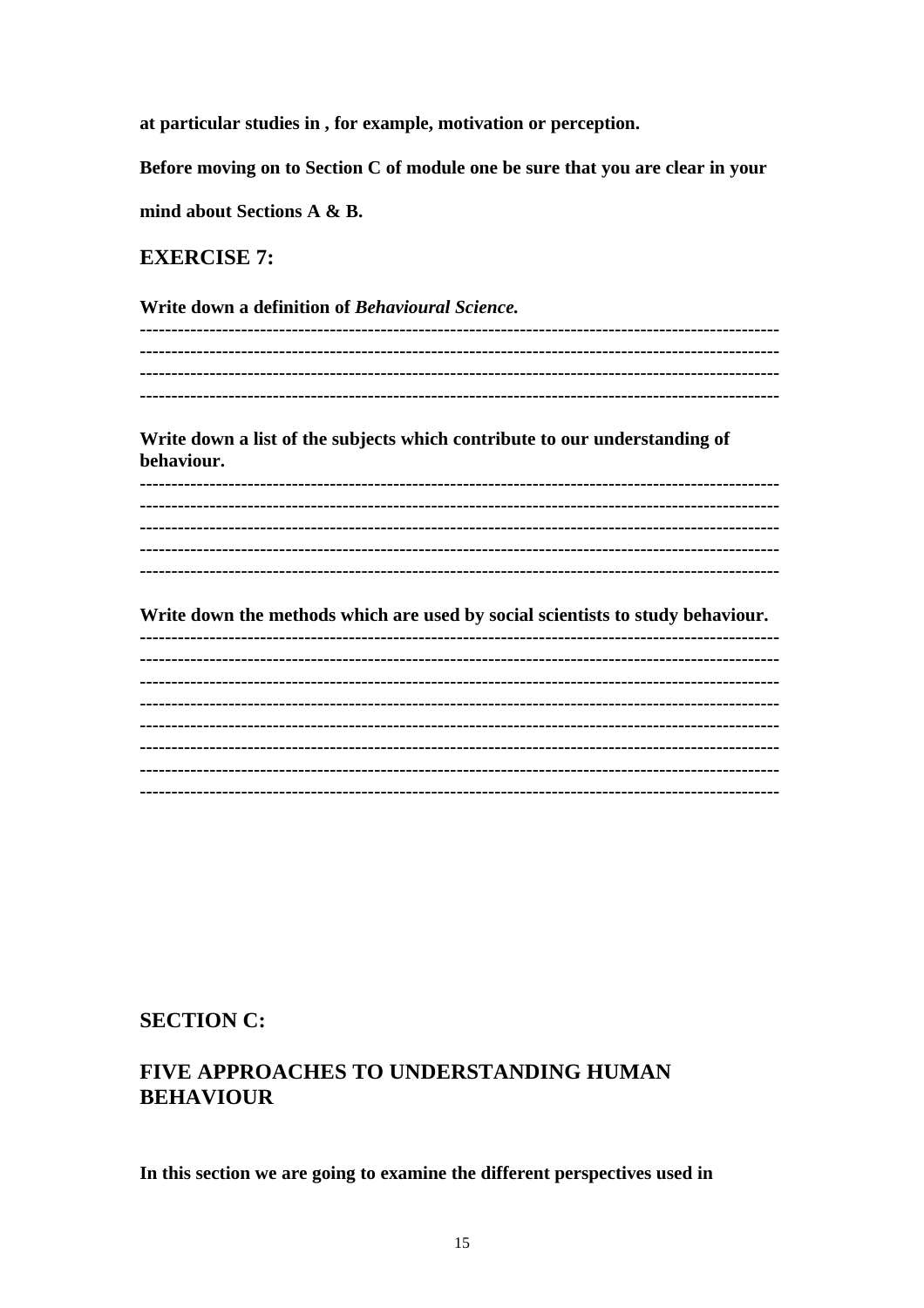**interpreting behaviour. You may well be surprised to find that understanding behaviour is dependent on the particular view point taken, in other words, how any** *behaviour* **is interpreted will depend on the theory used to explain it. For example, a behaviourist (more on this in later pages) would conclude that, for example, smoking is encouraged by the approval of significant people in one's life, and it persists because of this continuing approval (before it becomes an addiction ), whereas a Freudian might conclude that smoking is a behaviour which points to the person having not coped adequately with a particular conflict early in life. The former concludes that behaviour will be repeated when it is approved, whereas the latter places weight on experiences in early life as having influences on how the person behaves in later life.**

**We will look at each of the different perspectives in turn, beginning with the**  *biological* **perspective. From this perspective psychologists primarily study the brain and nervous system with a view to understanding how these bodily structures influence behaviour. We act in the world using our bodies . By that I mean we** *move, walk***,** *see, taste, hear, touch and smell* **with our sensory systems. We think and reason about the world using our senses, which are mediated through the body, through the nervous system and neuromuscular equipment.<sup>7</sup>**

**This means that psychology cannot be disentangled from biology. The study of the brain, nervous system and hormones helps with an understanding of how we learn about the world, what we want in and from the world, and why we act in the ways that we do. For example, we know that the sensory system (sight, hearing, touching, tasting, smelling) is the primary means by which we receive** 

 7 Gleitman, Fridlund & Reisberg, PSYCHOLOGY (5th ed.), W.W.Norton & Co., 1999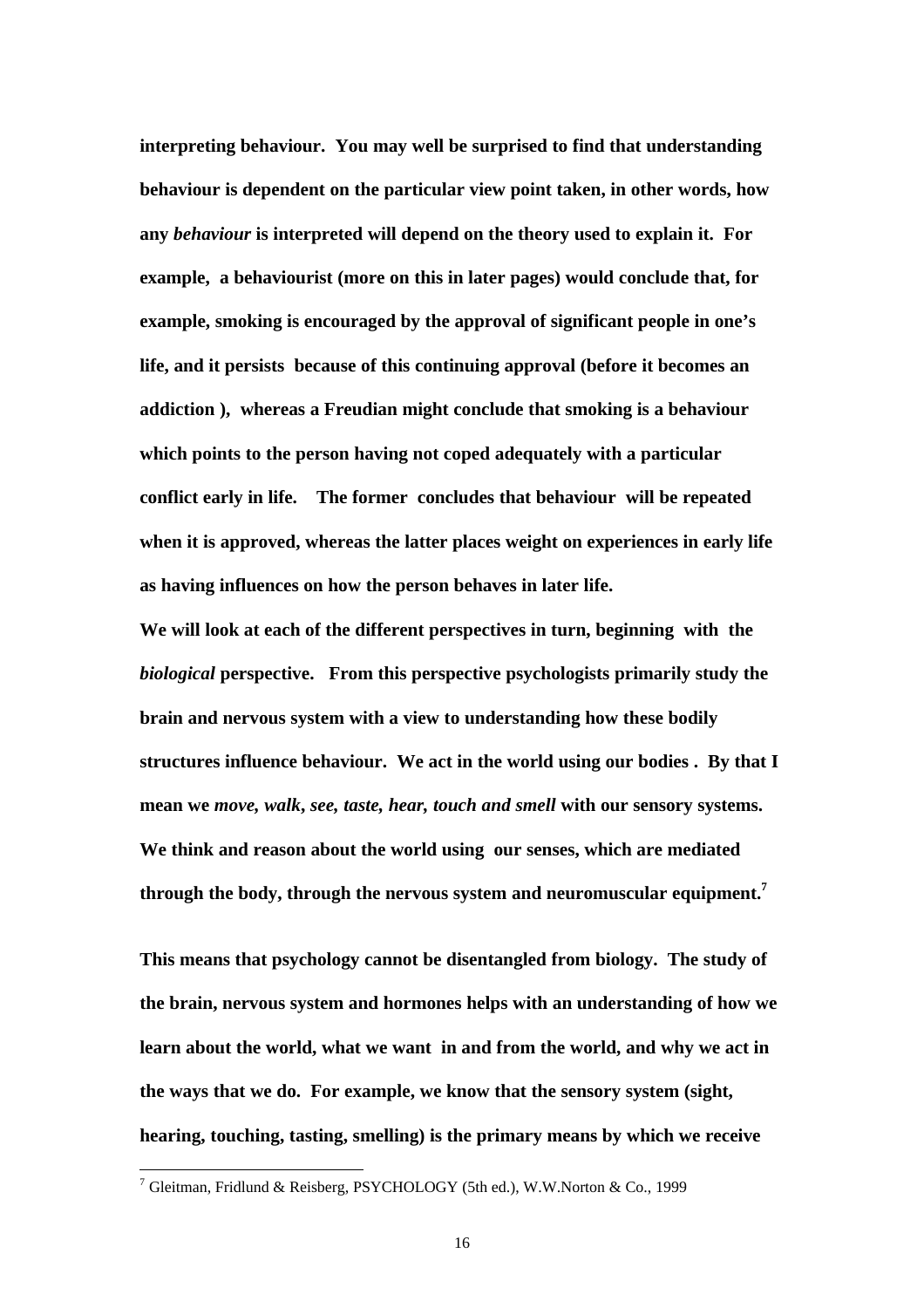**information about the world, from birth.**

**Normal full-term newborns enter the world with all sensory systems functioning, but not all at the same level of matruity.<sup>8</sup> Make a loud noise and infants only minutes old will startle and may even cry. They will also turn their heads towards the source of the noise, an indication that they perceive sound as localised in space. However, sensitivity to sound improves dramically in infancy and then more slowly until the age of 10 years, when it reaches adult levels. <sup>9</sup> Infants are also able to distinguish the sound of the human voice from other sounds, and they seem to prefer it. They are especially interested in speech directed to them and spoken with the high pitch and slow pronunciation known as 'baby talk'.<sup>10</sup>**

**Newborns seem to possess all the physiological prerequisites for seeing colour, however there is disagreement about precisely what colours they can perceive. By two months, however, their colour vision appears to be roughly equal to adults'.<sup>11</sup> We also know that newborns are very nearsighted. By 7 or 8 months of age , when infants are able to crawl, their visual acuity is close to the adult level.**

**The neonate has a very well developed sense of smell. By 5 days of age the baby will turn towards a pad soaked with breast milk, and by 8 to 10 days they will show a preference for the smell of their mother's milk over the milk of another woman.<sup>12</sup>**

 $8$  Cole M., & Cole S., THE DEVELOPMENT OF CHILDREN, Freeman & Co., 1996

 $9$  Werner & Vanden Boss, Developmental psychoacoutics: What infants and children hear, *Hospital and Community Psychiatry,* 44(7), pp.624-626

<sup>10</sup> Cooper & Aslin, *Child Development,* 61, pp.1584-1595, 1990

<sup>11</sup> Bornstein & Lamb (eds), DEVELOPMENTAL PSYCHOLOGY: An advanced textbook, Hillsdale NJ : Erlbaum, 1988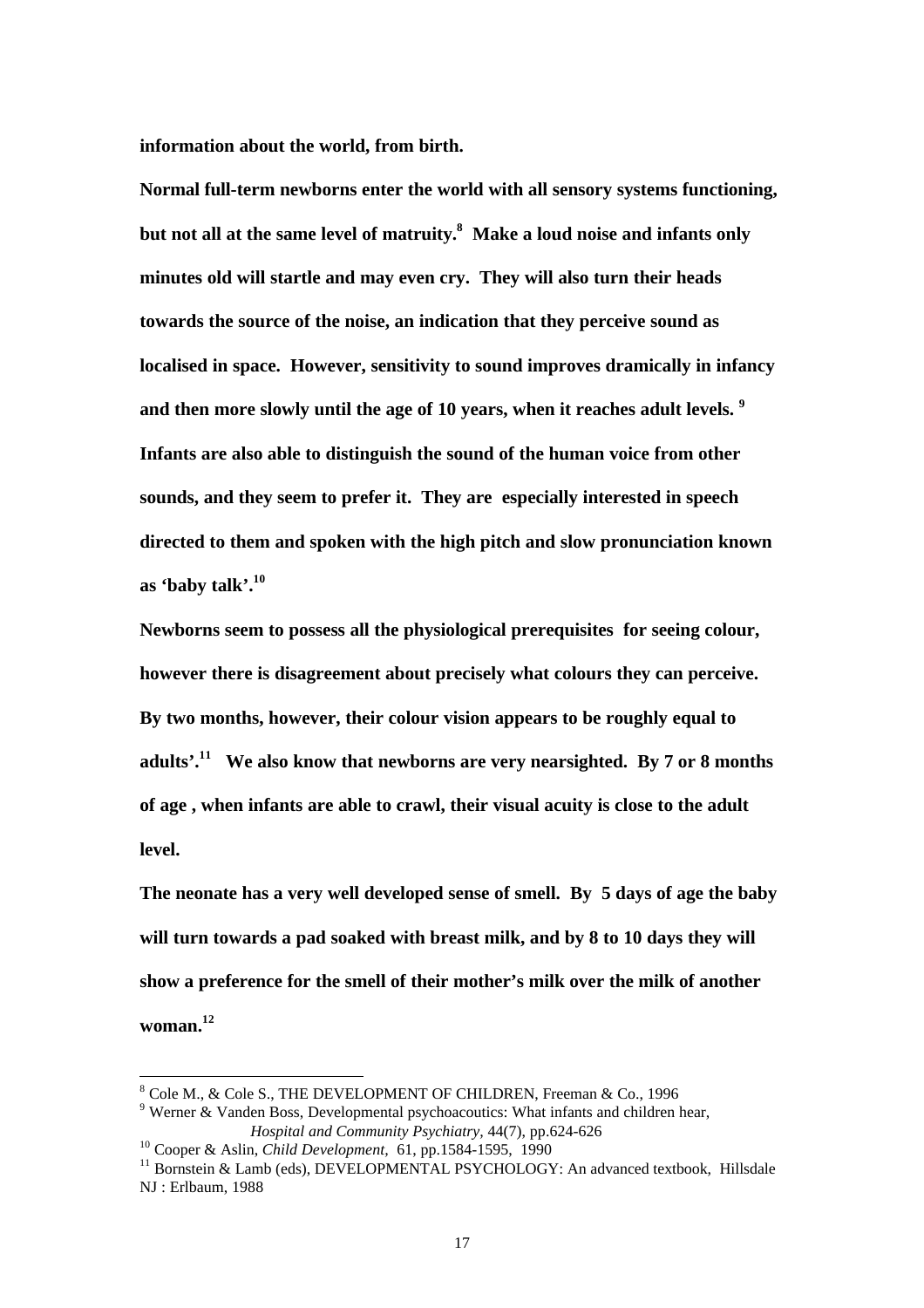**The abilities to detect a touch to the skin, changes in temperature, and changes in physical position develop very early in the** *prenatal* **period. Newborns show that they sense they have been touched by making a distinctive movement, such as withdrawing the part touched or turning toward the touch. Sensitivity to touch increases in the days after birth.<sup>13</sup> They are sensitive to changes in temperature and respondd to abrupt changes in their physical position with instinctive reflex-like movements.**

**A number of reflexes are present at birth, for example,** *breathing* **which provides oxygen and removes carbon dioxide. Further examples are** *Eyeblink,* **the rapid closing of the eye which protects against bright lights and foreign objects,**  *Grasping* **, when a finger is pressed against the baby's palm, her finger's will close around it. This is present at birth but disappears in 3-4 months when it is replaced by voluntary grasping. The presence of this reflex at birth and its later disappearance is a basic sign of neurological development. Other reflexes are**  *Rooting* **(baby turns his head and opens his mouth when touched on the cheek),**  *Sucking* **(baby sucks when something is put into her mouth),** *Stepping* **(when baby is held upright over a flat surface, he makes rhythmic leg movements),**  *Babinski reflex* **(when the bottom of the baby's foot is stroked, the toes fan out and then curls). All of these reflexes last only for a period of time. The only permanent reflexes are** *Breathing and Eyeblink.*

#### **RECAPITULATION: We are looking briefly at the different perspectives**

18

<sup>&</sup>lt;sup>12</sup> Macfarlane A.,(1975) in Cole M., & Cole S., The Development of Children, Freeman & Co., 1996  $13$  ibid, p.141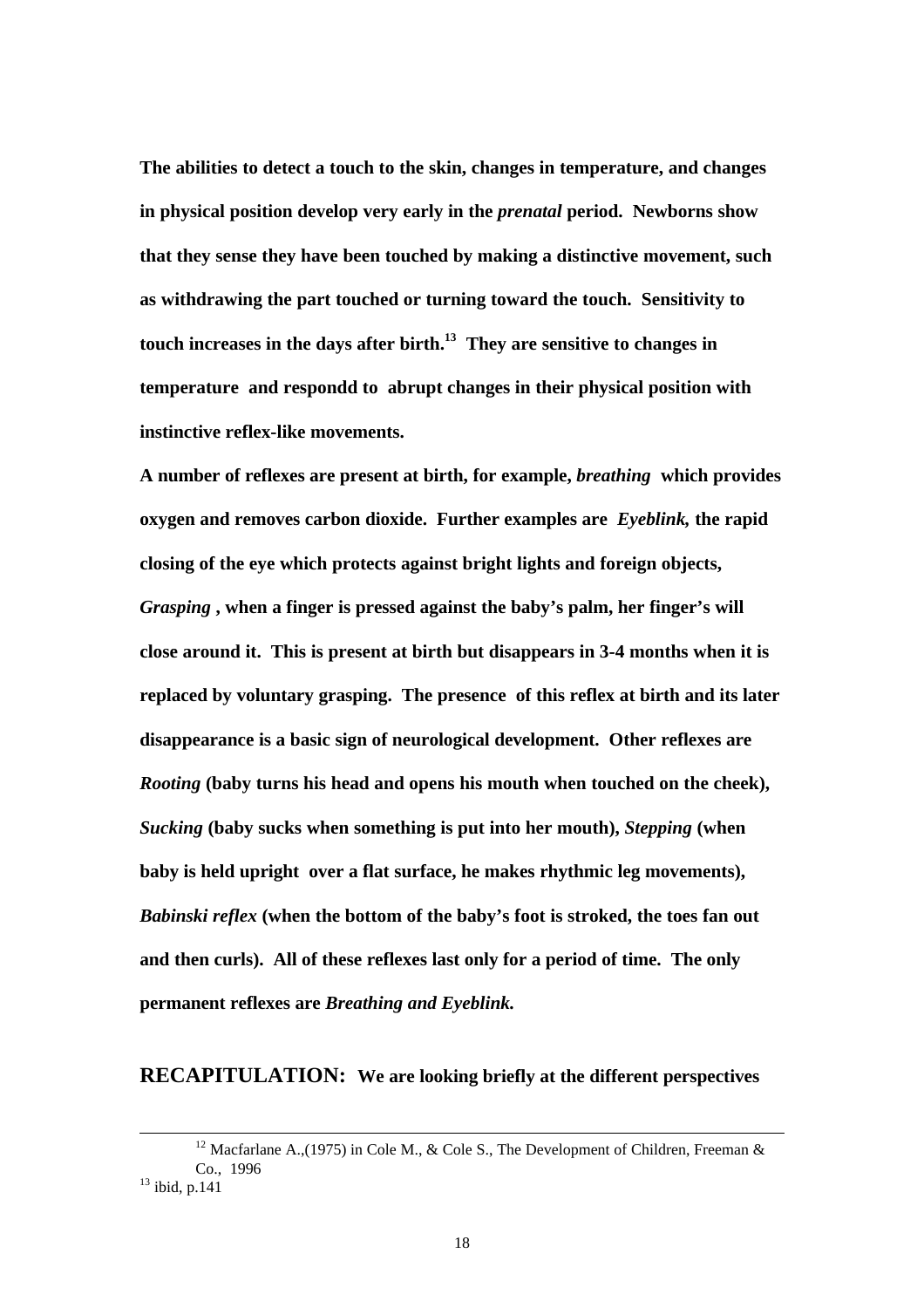**from which an understanding of behaviour is achieved. We began with the**  *biological perspective***. The psychologist working from this viewpoint is interested in how** *biology* **can assist in enabling us to understand ourselves. We saw that, in this approach, a study is made of the central nervous system, and this study begins with the growth and development of the fetus, and continues with a study of biological changes which take place right through the course of a lifetime. To illustrate the approach we looked at the sensory capacities of the newborn, but any number of examples could have been chosen. All that is required, at this stage, is that you, the student, will understand that we learn about the environment through the use of the senses, and that these senses have a biological base. If you open any basic text-book in psychology you will find that the initial chapters will describe the development of the brain from the prenatal period, will then go on to study the physical and sensory capacities of the baby at birth and as he develops through childhood, and into adolescence and adulthood. As a consequence of what we learn from this study we are able to know what is** *normal* **development as opposed to delays in development and so on. Later in the course we will come back to some of these points. We will now continue with a brief introduction to the** *Behavioural* **perspective. The** *behaviourist* **perspective focuses on the relation between objects, people or events in the environment (stimuli) and the person's response to these objects or events. It takes the view that human and animal behaviour can be understood entirely without reference to internal states such as thoughts or feelings, in other words, environmental events control behaviour,** *and human conduct follows laws of behaviour in the same way as the law of gravity can explain why things fall* 

19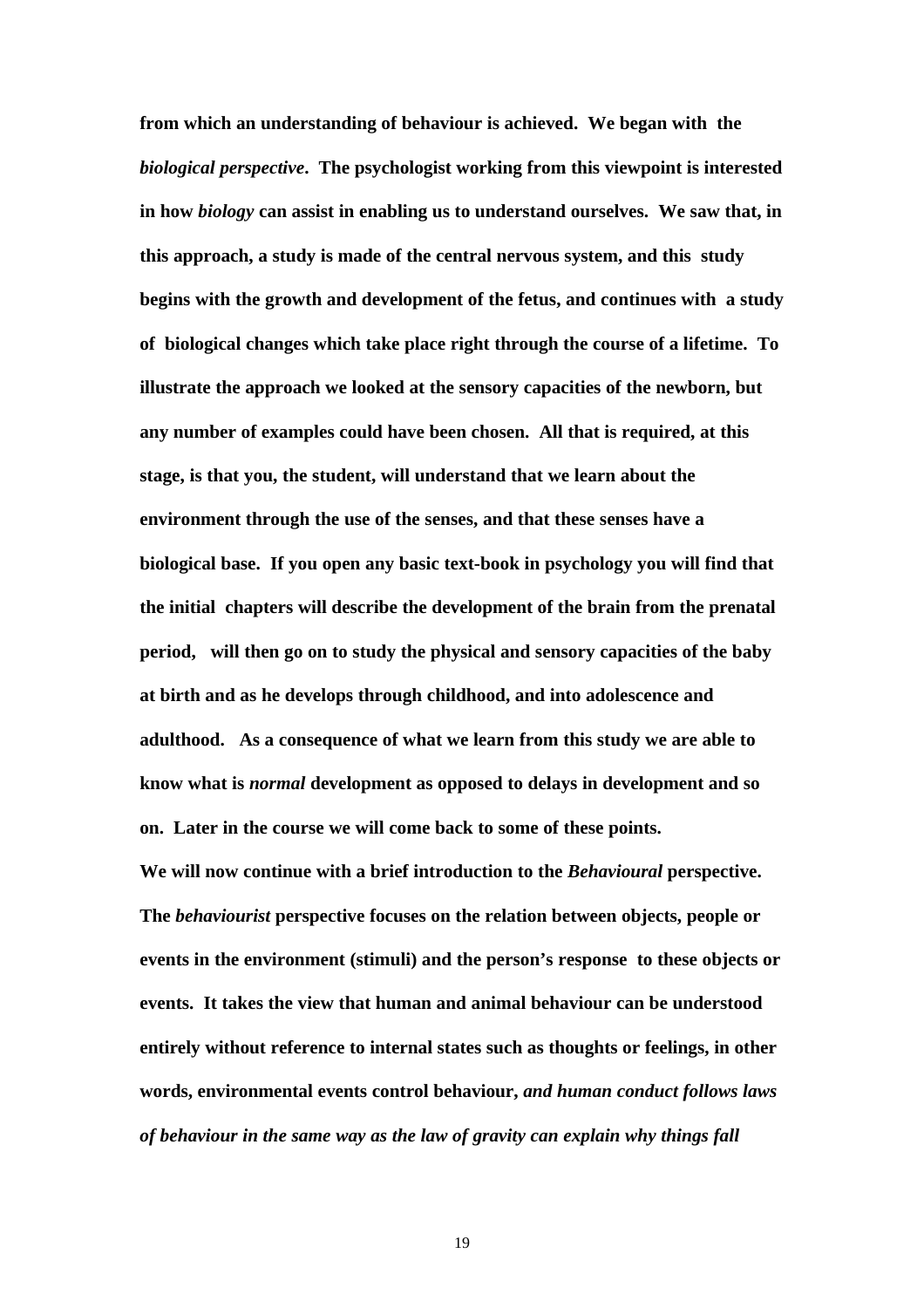*down instead of up.<sup>14</sup>* **For** *behaviourists* **psychology is the** *science of behaviour.* **That is, they held that the study of behaviour needed to conform to the rigorous scientific standards as used in the natural sciences. Therefore one had to study**  *measurable behaviours***. This means studying what can be seen, what ca be measured with instruments, can be measured in an experimental situation. Therefore behavioural scientists had to ignore the conscious thoughts of the person because only the person has access to their own thoughts, therefore these thoughts cannot be measured in an** *objective* **manner, they are purely** *subjective.*  **These subjective thoughts (accounts) cannot be independently verified. They proposed :** *Study observable behaviours and enviromental events, and build a science around the way people and animals behave. Hence the term '***behaviourism'.<sup>15</sup>** 

**B.F.Skinner observed that the behaviour of animals and people can be controlled by environmental conditions that either** *increase the likelihood of the behaviour being repeated ( through reinforcement) or decrease the likelihood of a repetition of the behaviour (through punishment).* **He developed a theory around the notion of** *reinforcing behaviour***. He believed that behaviour can be understood as a**  *learned response* **to environmental events, and that behaviours are selected on the basis of their consequences. So, if I am 'approved of' because I use a particular perfume then I am likely to continue to use that perfume. However, if I am avoided because of the particular perfume then I will stop using it, to avoid the punishment of people not wanting to be in my company. The** *reinforcement*  **is the approval, the** *punsihment* **is my knowledge that people do not approve of** 

<sup>&</sup>lt;sup>14</sup> Westen, D., PSYCHOLOGY, MIND, BRAIN & CULTURE, John Wiley & Sons, 1996  $^{15}$  ibid, p.15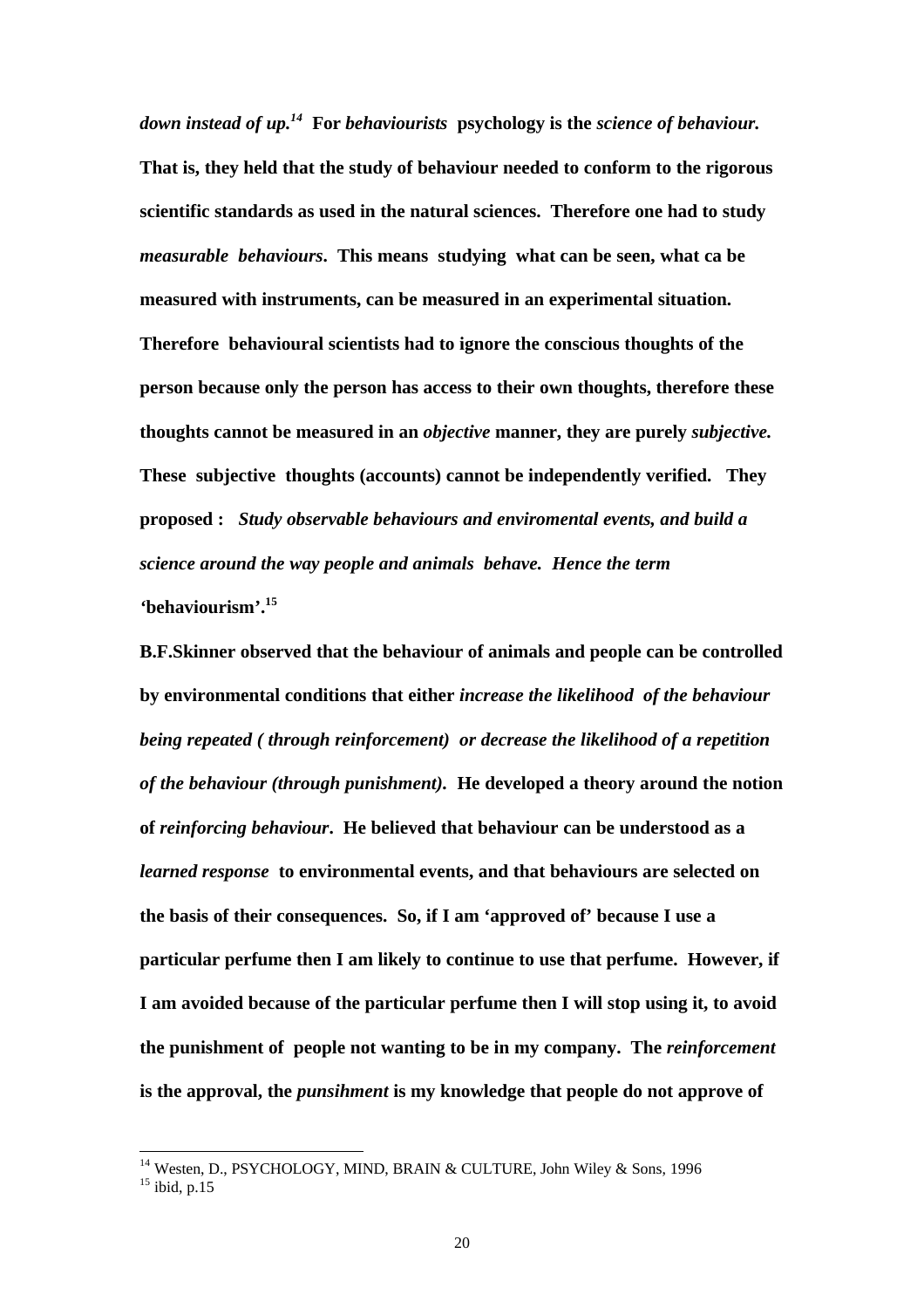**the perfume. A better example might be to look at the work-place. If a worker is rewarded for high productivity then he is likely to continue with the high productivity. However, if having given high productivity, the worker is passed over when promotions are taking place, then he is likely to reduce productivity.** 

**While this approach has been very helpful in understanding behaviour it can only give us a limited understanding. It ignores mental processes altogether and we all know that the mind (thinking, emotions, motivations...) has a substantial influence on what we decide to do, how we decide to act. At least, we do not like to consider that human beings simply respond to what happens to them from the** *outside* **as it were. We like to think that we have some** *free will* **, or some control over our behaviour. When we are studying module three we will return to this topic at greater length.**

## **EXERCISE 8: WRITE, IN YOUR OWN WORDS, A DEFINITION OF THE** *BEHAVIOURAL* **APPROACH. WHAT ARE THE MAIN CHARACTERISTICS OF THIS APPROACH ?**

**------------------------------------------------------------------------------------------- ------------------------------------------------------------------------------------------- ------------------------------------------------------------------------------------------- ------------------------------------------------------------------------------------------- -------------------------------------------------------------------------------------------**

**-------------------------------------------------------------------------------------------**

**The** *Psychoanalytic* **perspective is very different from the previous** 

**(behaviourism) in that, not only the** *conscious* **mind is considered but also the**  *unconscious* **mind is presumed to have an influence on how we behave. This approach is derived from Freud's psychoanalytical theories in which the central concept is the** *unconscious mind.* **Freud considered that this aspect of mind is**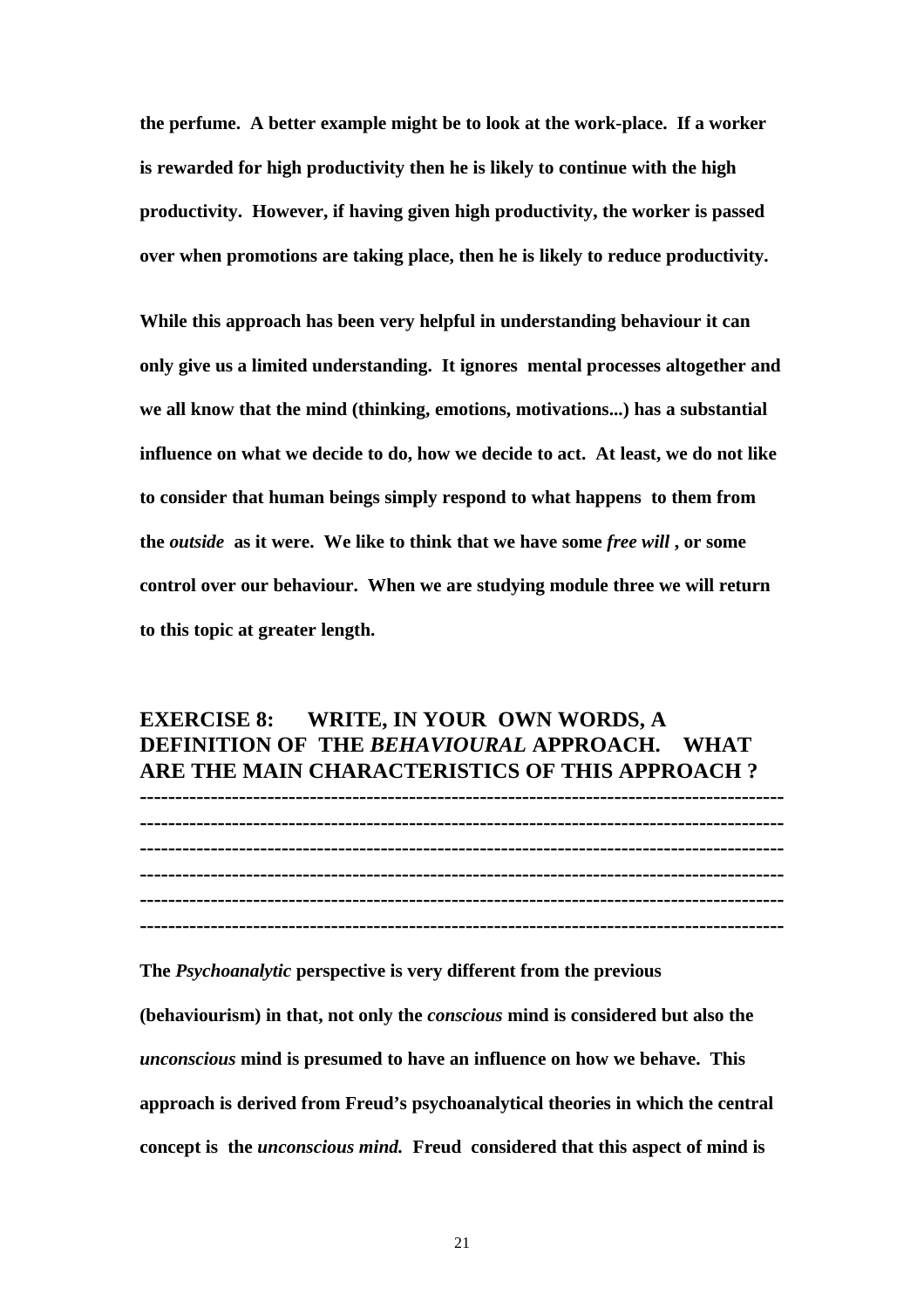**the principal determinant of motivation and personality. He stressed that the first five years of life are crucial to the formation of adult personality. He describes three aspects of mind: the** *id, ego and superego.* **The** *ego* **represents reason (rationality) which must be in control of both the other two aspects in order to enable the person to conform to social demands. The** *ego* **comes under pressure from the** *id* **and the** *superego.* **The** *id* **represents the natural urges which want immediate gratification, whilst the** *superego* **represents social sanctions (cultural values...) and can be as insistant as the** *id.* **If you think in terms of a three-way conflict in the mind: on one side of the** *ego* **(the need for reason to be in control) you have very strong desires for pleasure which want to be satisfied**  *now,* **no waiting ! On the other side of** *ego* **you have the internalised values of the family, the culture, the religion, the moral code, which is also putting brakes on reason (***ego***), and in the middle you have the awareness that** *pleasures* **have to wait until the proper time and place for fulfillment, and the urge to be over moralistic has also to be controlled so that each aspect is enabled to have some expression. Freud also held that at different stages of childhood development the gratification needs of the** *id* **are on different areas of the body. We will be looking further at this theory when we examine motivation in module four.** 

**It is sufficient at this point to be aware that, from this perspective, behaviour will be understood in terms of the conflict that exists between the** *id, ego and superego,* **also taking into account the** *defence mechanisms* **the** *ego* **uses to deflect otherwise intolerable levels of conflict. It is also necessary to say that post-Freudians have modified the theory to some degree.**

**The next perspective to be mentioned is** *cognitive developmental.* **The** *cognitive*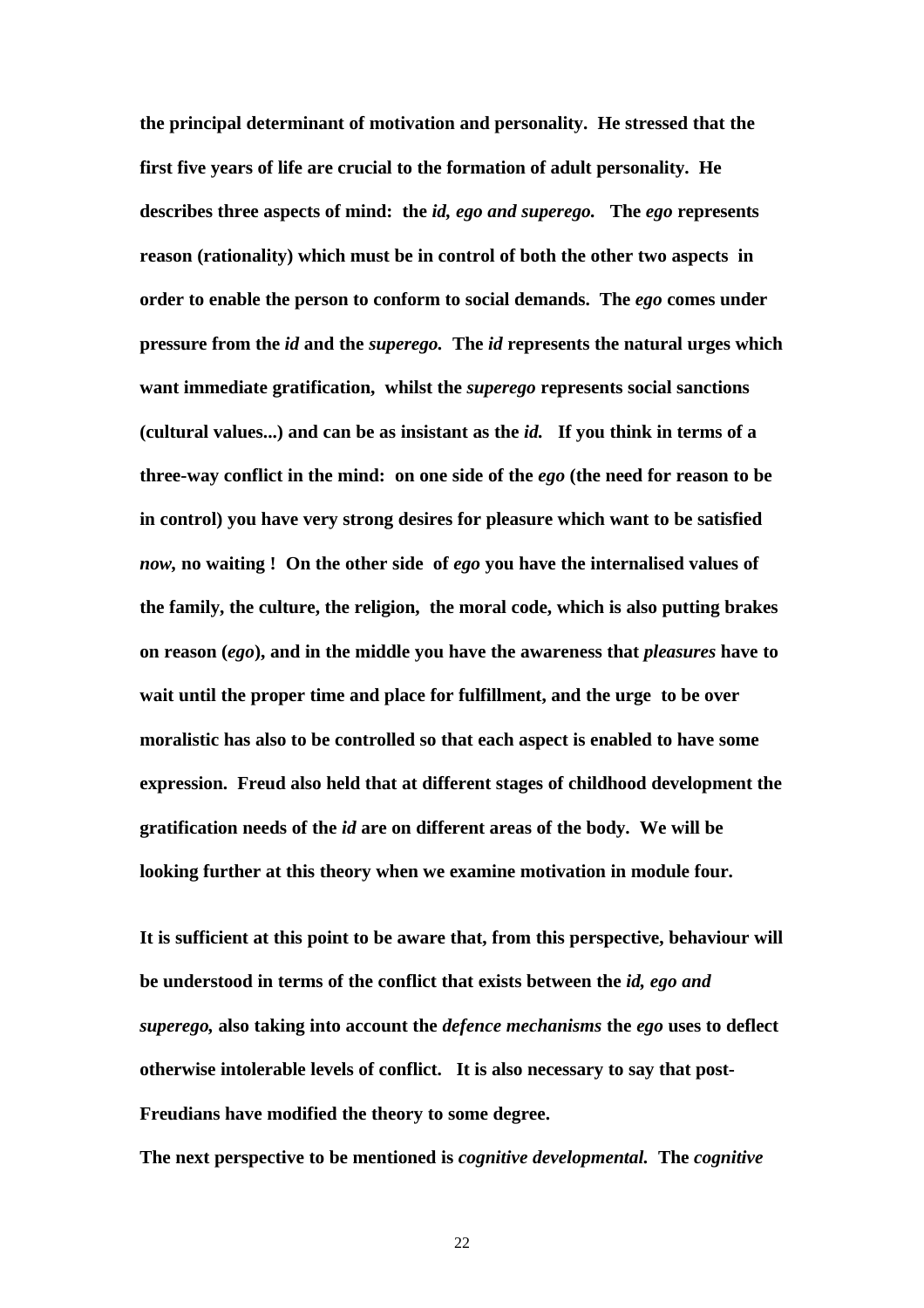*process* **is defined as** *the psychological processes through which we acquire, store and use knowledge.<sup>16</sup>* **When looking at the** *cognitive approach* **to understanding human behaviour one is concerned with the study of** *cognition* **or** *thought* **. Many cognitive psychologists use the metaphor of the computer to understand and model the way the mind works. They use the term** *information processing*  **to refer to thinking. The environment provides** *inputs* **, which are transformed, stored, and retrieved using various mental programmes, leading to specific reponse** *outputs.* **Just as the computer data-base of a book-shop may code the books according to genre, title, author, so the human memory stores information using codes for easy retrieval. If you think back to sixth class in primary school you are likely to recall immediately an amount of memories stored in the mind under the lable** *sixth class or primary school or best friend ...* **You are probably surprised to find that you recall so many memories of that situation, the name of the teacher, the friends, the enemies, the decor, the books, the subjects, the feelings, the fears, and so forth***.* **The cognitive perspective can also be useful in understanding the decision-making process.** 

**Two researchers who have increased our understanding of the thinking process are Jean Piaget and Lawrence Kohlberg. Piaget identified that the ability to**  *think* **develops from birth in a stage-like manner. These stages are age related and apply equally to all members of the human species.<sup>17</sup> Kohlberg further developed Piaget's theory to investigate how decisions are made in the moral domain. He concluded that logical and moral reasoning are related in that the type of moral decision made is dependent on the ability of the person to use** 

 $16$  ibid, p.195

 $17$  We will be exploring both of these authors later in the course.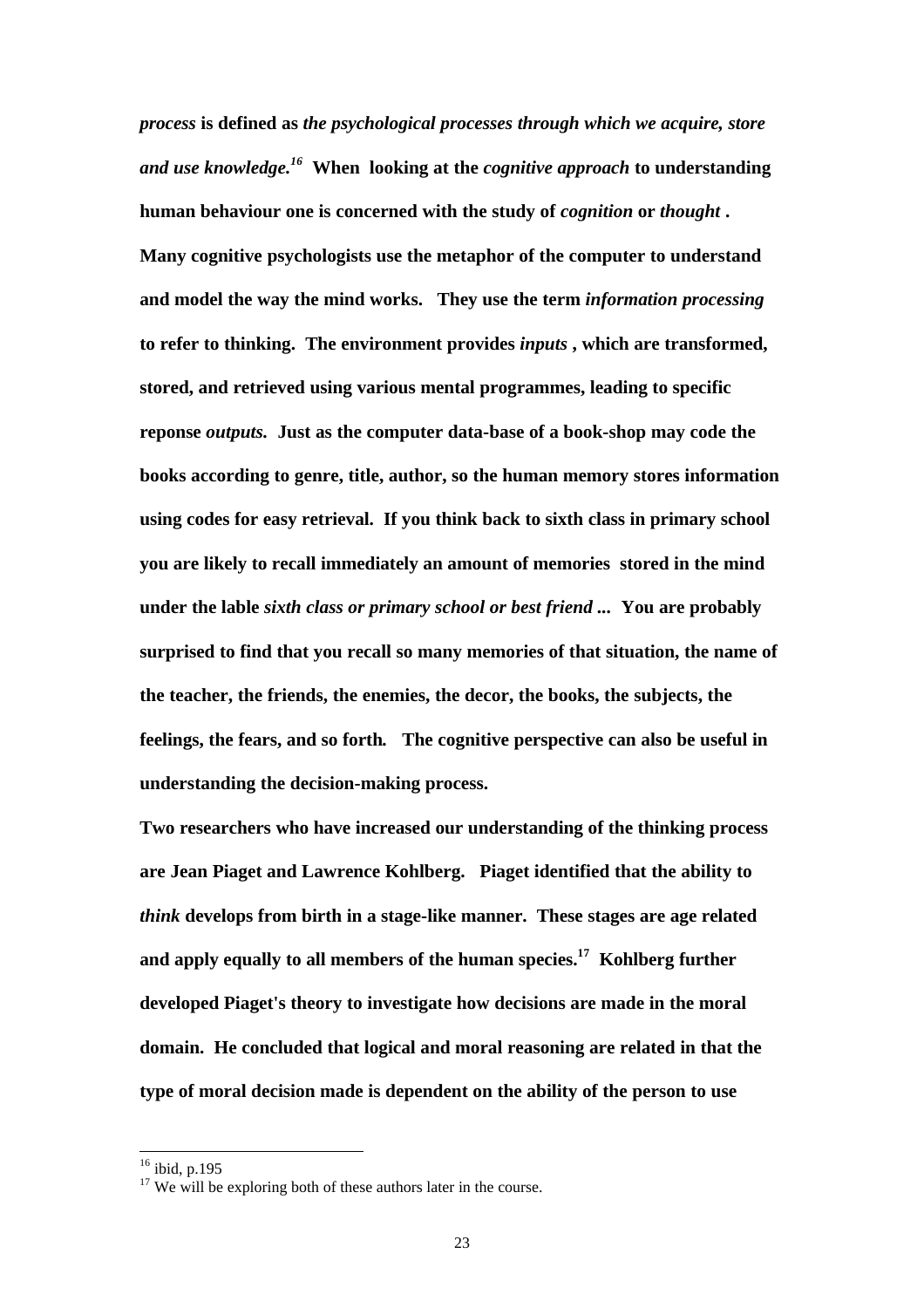**logical reasoning. As with Piaget, he held to the notion that the development of the ability to think, in logical and moral domains, is age related. There has been some controversy, in recent years, about the 'stage' aspect of the conclusions of both these authors.**

## **EXERCISE 9: WRITE , IN YOUR OWN WORDS, A DEFINITION OF THE** *COGNITIVE* **APPROACH. WHAT ARE THE MAIN CHARACTERISTICS OF THIS APPROACH ?**

**------------------------------------------------------------------------------------------- ------------------------------------------------------------------------------------------- ------------------------------------------------------------------------------------------- ------------------------------------------------------------------------------------------- ------------------------------------------------------------------------------------------- ------------------------------------------------------------------------------------------- HOW DOES THE BEHAVIOURAL APPROACH DIFFER FROM THE COGNITIVE APPROACH ?--------------------------------------------- ------------------------------------------------------------------------------------------- ------------------------------------------------------------------------------------------- ------------------------------------------------------------------------------------------- WHAT DID** *PIAGET* **PROPOSE ?--------------------------------------------- ------------------------------------------------------------------------------------------- ------------------------------------------------------------------------------------------- ------------------------------------------------------------------------------------------- WHAT DID** *KOHLBERG* **PROPOSE ? -------------------------------------- ------------------------------------------------------------------------------------------- ------------------------------------------------------------------------------------------- -------------------------------------------------------------------------------------------**

**We will now return to a brief overview of the final perspective as outlined in the introduction to this module.<sup>18</sup>**

**The** *humanistic* **perspective proposes a very positive approach to the analysis of** 

**what it is to be human. It views the human being as evolving towards** 

*actualization* **or the full development of the self.** . **Carl Rogers is one of the** 

 $18$  See back to page 1 of this module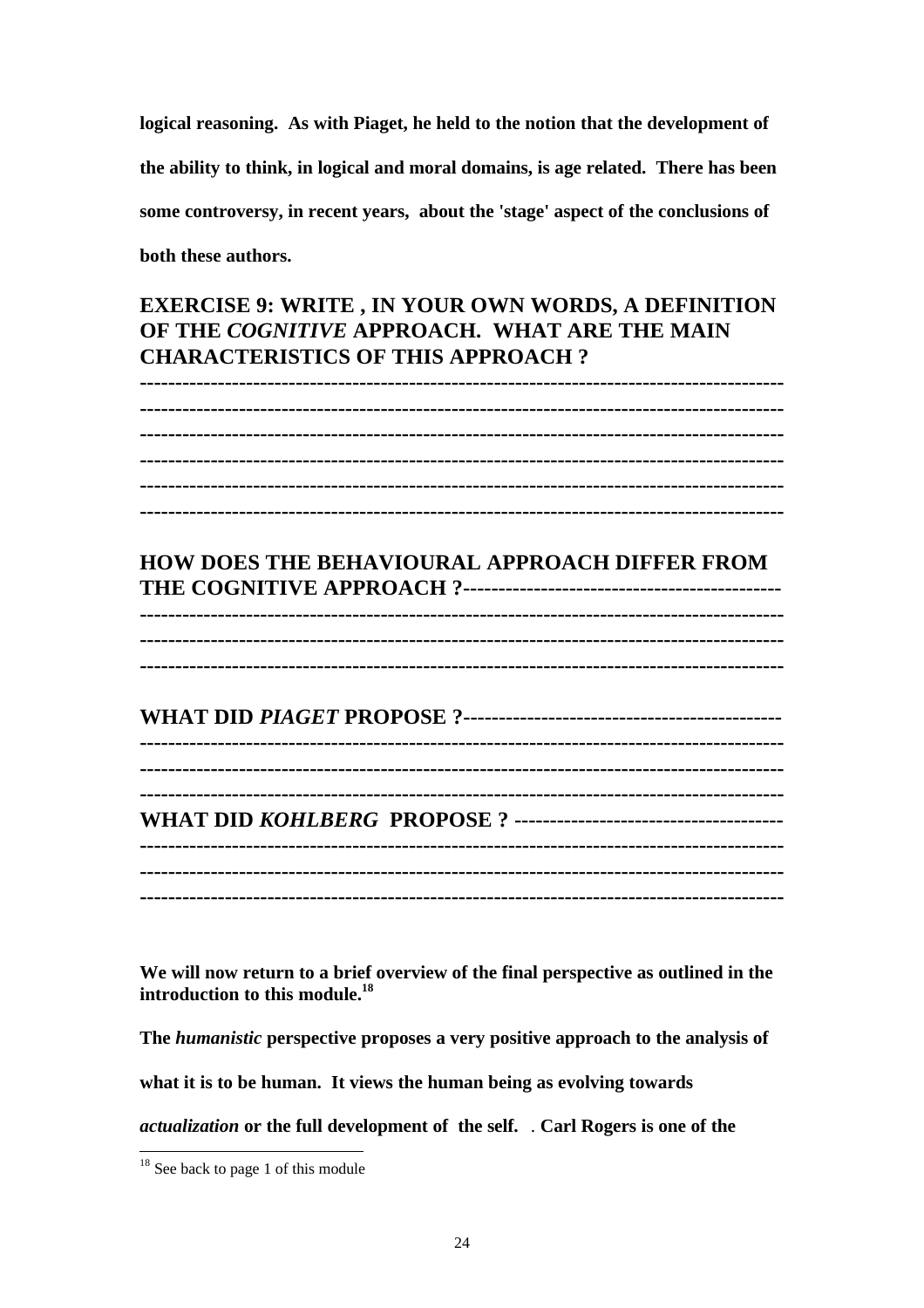**psychologists recognised as coming from this perspective. He holds that the 'self' is a dynamic concept which has many aspects to it. For example, the 'self' develops in tandem with the social environment of the person. By that he means that the individual's notion of his/her self is grounded in social relationships such as the relationships within a family or a school or a group of friends… He also proposed that each person has a 'realistic' self concept (based on how he/she perceives others' regard them), and an 'idealistic' self concept (based on the kind of person he/she would like to be).** 

Carl Rogers views the person as being very vulnerable to the *positive regard* that **people emotionally close to her/him feel for her/him. In other words, if my parents love me and think well of me I will experience a positive notion of 'self', however, if they do not love me or are very critical or disappointed in me it will affect my notion of myself in a negative way. We know from the work of Korman<sup>19</sup>(1970) and later Ellis & Taylor (1983)<sup>20</sup> that self- esteem is related** to **how successful an individual is in getting the job he/she wants, and that that selfesteem is correlated with quality and quantity of output on the job. We will be returning to a discussion of self-concept in Module Four in an examination of its influence on motivation. The topic of self concept is very interesting and also very topical. However, it does have some problems in that it perceives the individual as perhaps being too dependant on other people's reactions to the self.**

## **EXERCISE 10: WRITE OUT A DESCRIPTION OF HOW YOU THINK OTHERS WOULD DESCRIBE YOU. -----------------------------**

Korman A., *Toward a hypothesis of work behaviour,* Journal of Applied Psychology, 54, 31-41, 1970

<sup>20</sup> Ellis R., & Taylor M., *Role of self esteem within the job search process,* Journal of Applied Psychology, 68, 632-640, 1983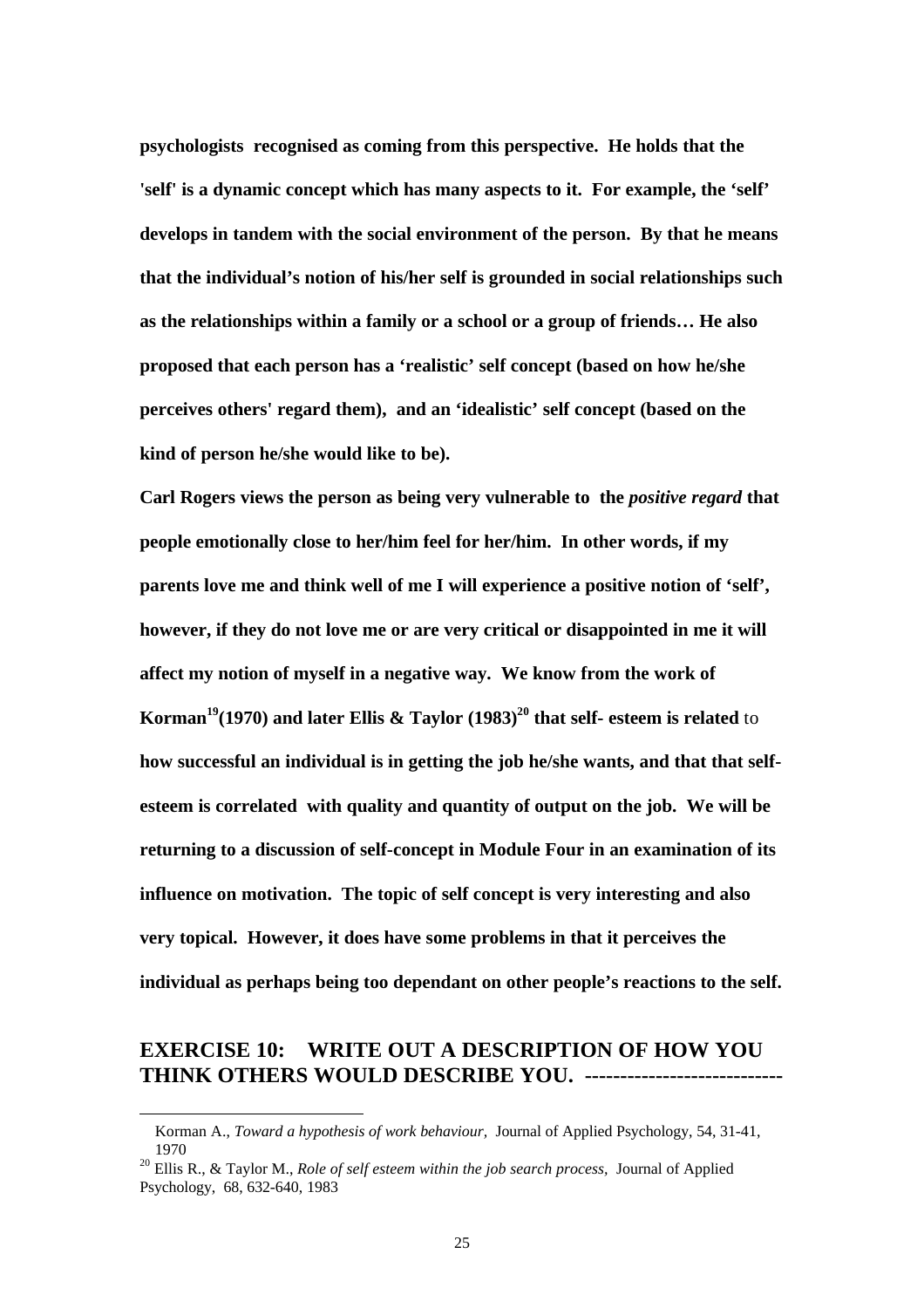**NOW WRITE OUT A DESCRIPTION OF HOW YOU 'SEE' FINALLY. WRITE OUT A DESCRIPTION OF HOW YOU** WOULD LIKE OTHERS TO PERCEIVE YOU............................ STUDY ANY DIFFERENCES WHICH MIGHT BE PRESENT IN THE THREE ACCOUNTS. THIS EXERCISE WILL GIVE YOU

AN INSIGHT INTO THE THEORY OF CARL ROGERS.

**CONCLUSION:** In this module you have been introduced to as definition of the term Behavioural Science. You have a good idea of the disciplines which contribute to it, and which give insight into an understanding of human behaviour. You have been given a brief overview of the methods used by Behavioural Scientists. You have also seen that how a particular behaviour is interpreted will depend to some extent on the *framework* within which it is being interpreted, that is, in the context of whatever theory is being used to explan or describe the behaviour.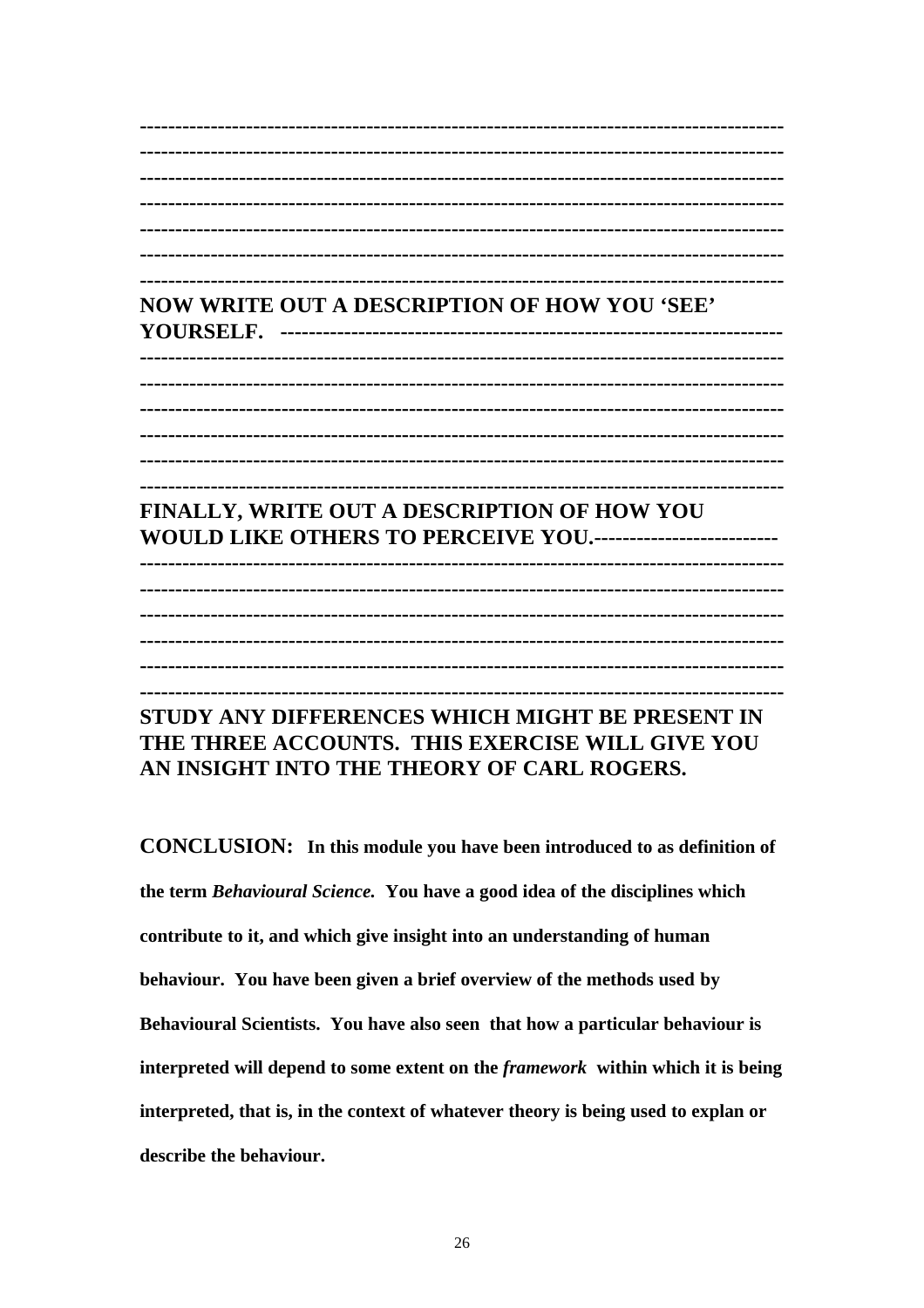**In Module Two we will be examining the process of** *Perception***. The outline for** 

**this module is following the final exercise for Module One.**

### **EXERCISE 11: WRITE AN ESSAY OF ABOUT 500 WORDS ON**

## *HOW DIFFICULT IS IT TO UNDERSTAND HUMAN BEHAVIOUR ?*

### **POST THE ESSAY TO YOUR TUTOR. YOU WILL HAVE SOME FEED-BACK ON THE ESSAY WITHIN 7 DAYS OF IT BEING RECEIVED BY THE TUTOR.**

#### **MODULE TWO WILL ASK THE FOLLOWING QUESTIONS:**

**How does a human being perceive the world ?**

**What role does our biological inheritance play in this process?**

**What psychological factors are involved ?**

**What social factors are involved?** 

**How do each of the five perspectives referred in module one explain the process of perception?**

**Hours for reading:Approximately 10 / 15 One essay, 500 words 3-4 hours preparation**

## **MODULE TWO: PERCEPTION**

**The plan of this module will take the following format:**

**1. Definition**

- **2. Reasons for studying perception**
- **3. Sensation and the senses**
- **4. Perceptual selection**
- **5. Perceptual organization**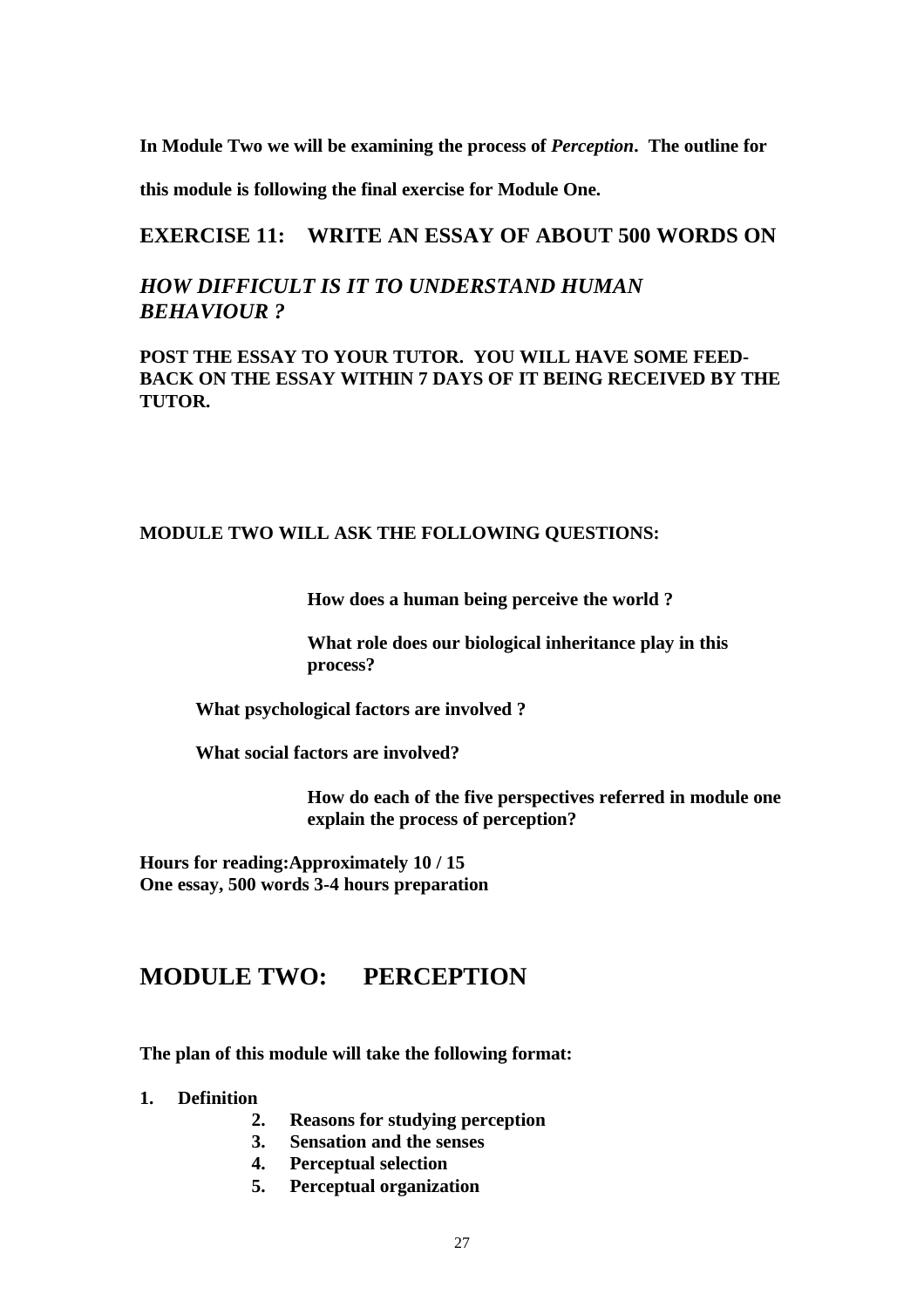- **6. Perceptual defence**
- **7. Social perception**
- **8. Different approaches to an understanding of 'perception'**

**We, as human beings are constantly processing information which comes to us through the senses. Most objects in the world are charged with** *meaning.* **To survive we must understand the information we receive.<sup>21</sup> We receive information, we label it, and, if we want to remember it, we store it. It is this process of organizing and labelling which we call the process of perceiving. In particular, perception is about the interpreting, the labelling of the information. For example, you are reading this document. The pages you are holding are recognised by you as** *pages because you have learned to label this type of text on paper as a page.* **If you were reading some information off a Cornflakes box you would not label the box as a page, you label it as a** *box***. You know it as a** *box because someone, perhaps a parent or a teacher, told you many years ago that cornflakes are in a box.* **In both of these examples the interpreting and labelling come about as a result of previous learning. Sometimes we come across things or situations which we have not encountered before and therefore we are not sure as to how to label them. When this happens we try to fit the**  *things* **or** *situation* **into a label which is nearest to where we think the object should belong. So, perceiving is primarily about interpreting information which comes to us through our senses. Later we will look more closely at what we mean by our senses.** 

**Perceiving is also about making** *choices.* **For example, I am typing at my computer. A short distance away from me is a road with traffic continually going up and down. Whilst I am typing I select to ignore the traffic, I select to** 

<sup>&</sup>lt;sup>21</sup> Gleitman H., Fridlund A., & Reisberg D., *Psychology*, Norton, 1999 (5<sup>th</sup> edition)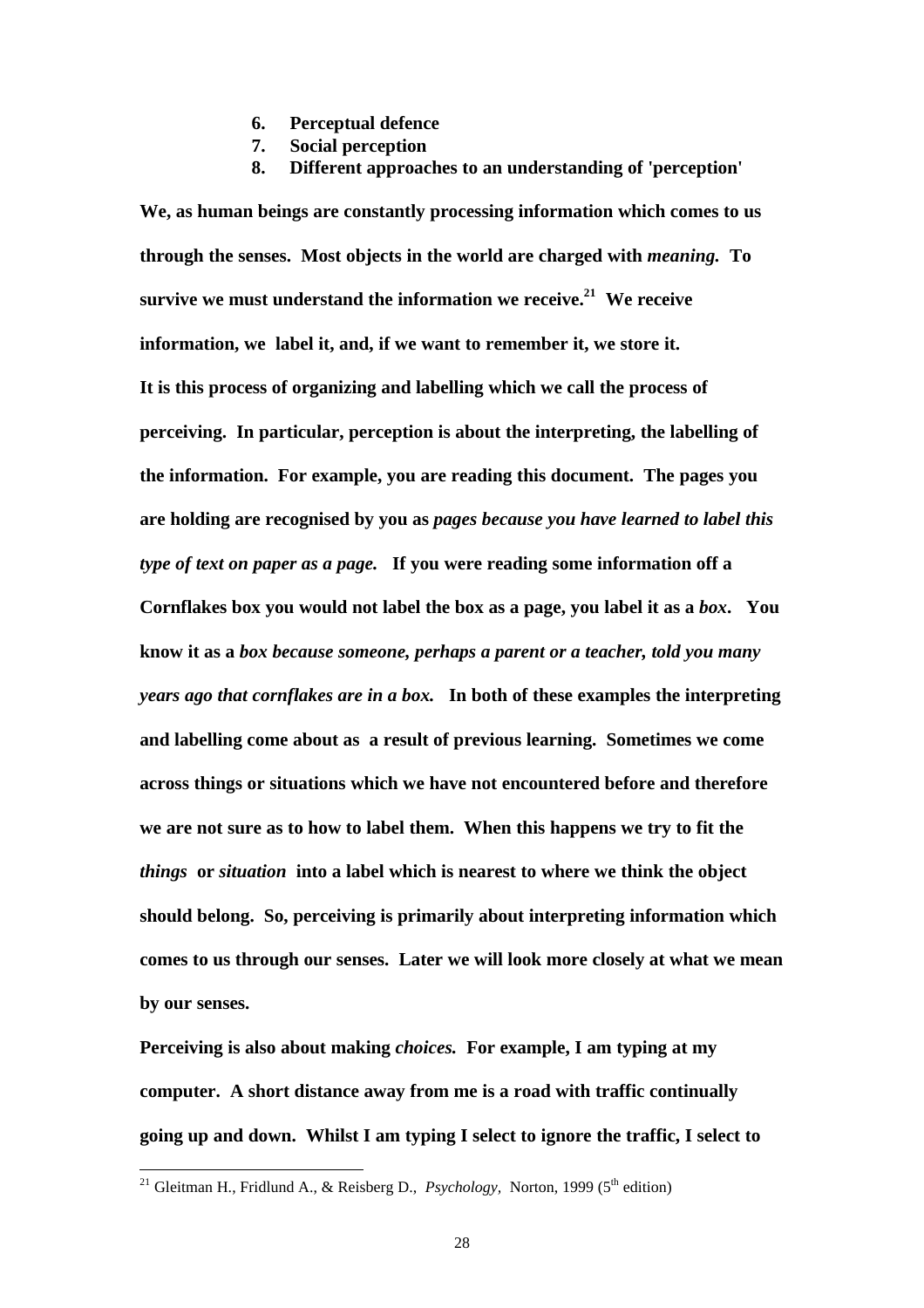**ignore the sunshine coming through the window, to ignore the other sounds coming from other rooms in the house, to ignore the strain on my back as I sit before the machine and so on… In other words, I select what I pay attention to.** *From the multitude of stimuli constantly bombarding our sensory organs we select certain stimuli to which we attend (Williams 1990).* 

**Therefore, perception is about the selection and interpretation of events in the world around us.**

## **EXERCISE ONE: write a description of the room you are sitting in at the moment.**

| Ask yourself where the labels you are applying to objects                                                             |
|-----------------------------------------------------------------------------------------------------------------------|
|                                                                                                                       |
|                                                                                                                       |
|                                                                                                                       |
|                                                                                                                       |
| How do you know that the object with four legs at which                                                               |
|                                                                                                                       |
|                                                                                                                       |
| Would it matter if it had been called, for example, a piano?<br>------------------<br>------------------------------- |
|                                                                                                                       |
| -------------------------------------                                                                                 |
|                                                                                                                       |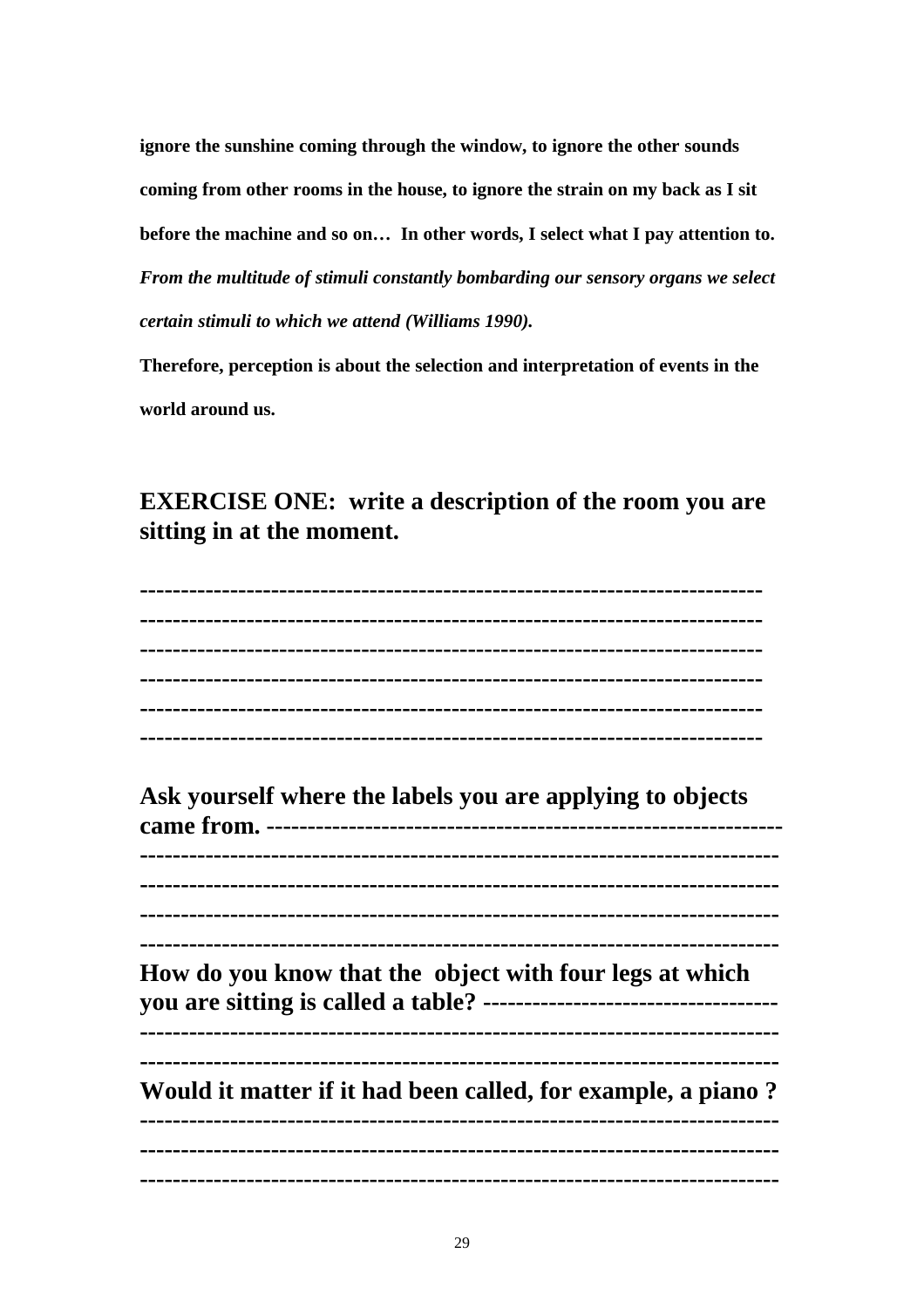**Ask yourself why you are noting some objects but not others---------------------------------------------------------------------- ------------------------------------------------------------------------------ ------------------------------------------------------------------------------ ------------------------------------------------------------------------------ ------------------------------------------------------------------------------** 

**Ask yourself what objects, what sounds you are not noting until prompted to do so by me. Write these down ----------- ------------------------------------------------------------------------------ ------------------------------------------------------------------------------ ------------------------------------------------------------------------------**

## **You won't think of everything now, but later in this module you will note more than you are noting now.**

**Why am I asking you to do this ? Why is an understanding of perception considered to be an important part of understanding ourselves and others ? There are several answers for both of these questions. One reason why I have asked you to do the exercise is to get you actively involved . The chances of you actually recalling the material is higher when you are involved in an active manner. Also, the exercises are designed to give practical insight into material which might otherwise be too theoretical.**

**A few reasons as to why it is important for an understanding of ourselves and others (the second question above) are, firstly, we live in a very market driven environment and business people need to remain competitive. One way of doing so is to have a better understanding than a competitor of how consumer's perceive products and services. Secondly, in the area of managing people it is important to understand how workers perceive particular situations or particular management decisions and so forth. Thirdly, as parents, friends, lovers, we can gain insight into our own perceptions and the perceptions of** 

30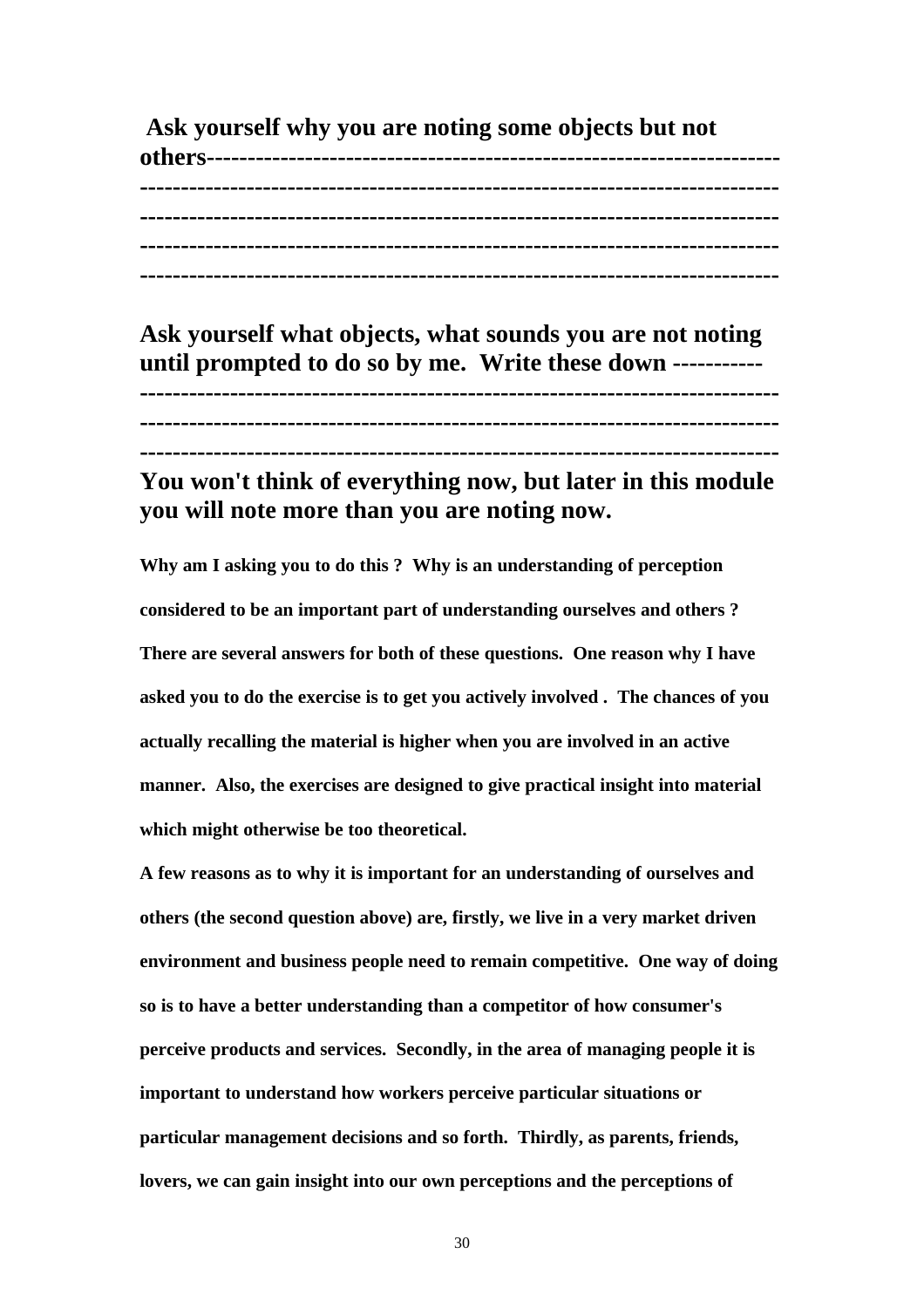**others through devoting some time to thinking about the process itself and about some of the factors which influence this process, for example, as we saw above,**  *previous learning.*

**At the very start of this module we read that 'we, as human beings are constantly processing information which comes to us through the senses.' We will briefly examine what we mean by** *senses* **. One group of senses informs us about our movements. We call these the** *kinesthesis and vestibular senses.* **The former term refers to the information that comes from receptors in the muscles, tendons and joints. I am sitting at a computer, using my hands and my head and eyes, holding my back, without any effort. Normally we only notice the body movements when, for some reason, we feel pain or fatigue or become conscious of our body. The balance of the body is controlled by receptors which are located within the vestibules of the inner ear. Hence the use of the term** *vestibular. <sup>22</sup>*

**Skin sensitivity is controlled by** *skin senses.* **Consider the different kinds of skin sensation we can experience, for example,** *pressure, warmth, cold, pain.* **We can add** *tickle, itch, vibration.* 

**When we normally think of the senses we are not usually thinking of any of the above but are likely to rhyme off Seeing, hearing, tasting, touching and smelling.** 

**So we will examine each of these five in more detail.** 

**Vision is for humans is the 'distance sense par excellence'<sup>23</sup> The eye is like a** 

 $22$  ibid, p.181